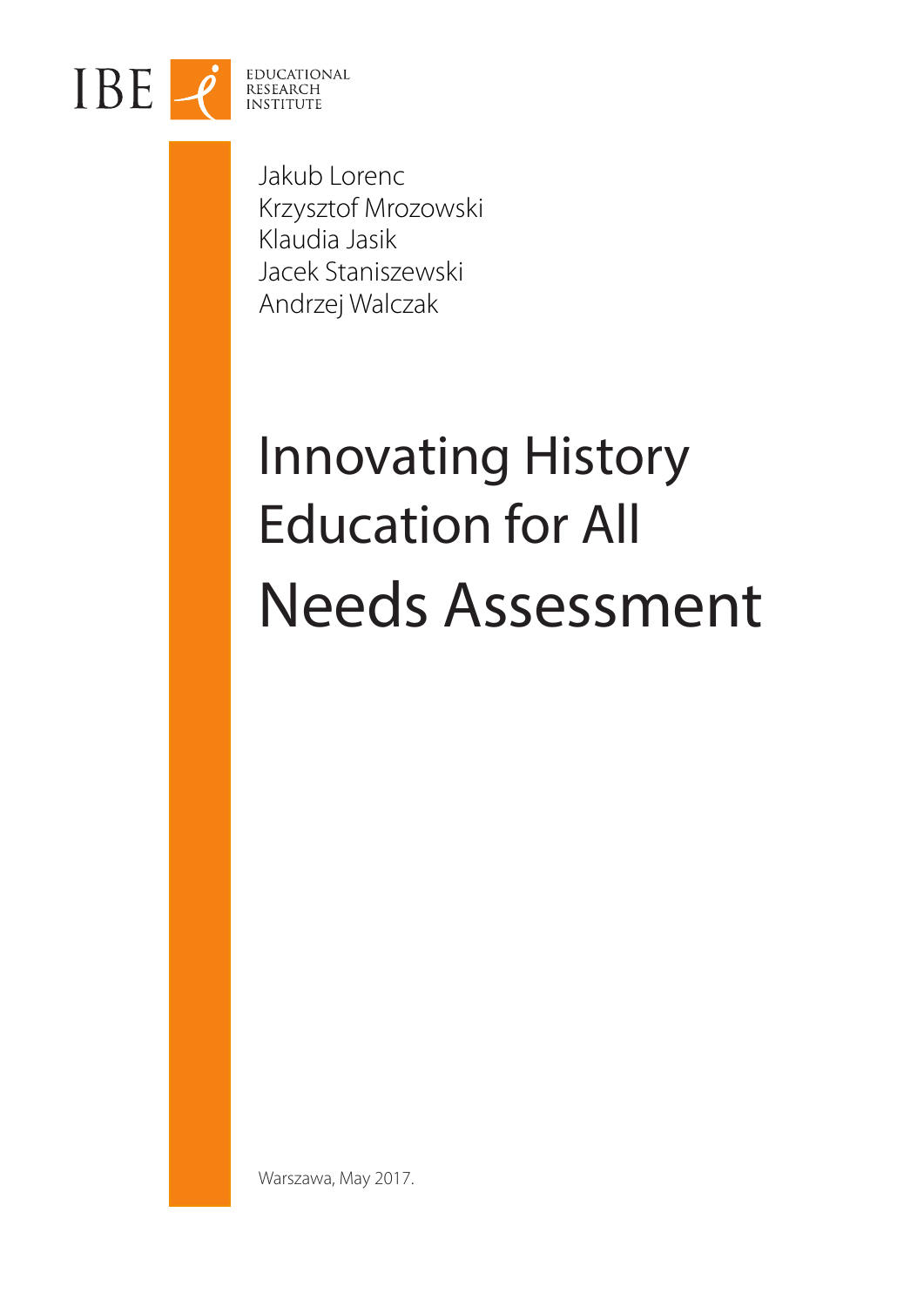

The report was prepared by History Department in Educational Research Institute (Warsaw) as a part of Innovating History Education for All project held by European Association of History Educators (EUROCLIO) and funded by the Erasmus+ Programme of the European Union.

#### Authors of the report:

Klaudia Jasik Jakub Lorenc Krzysztof Mrozowski Jacek Staniszewski Andrzej Walczak

First version of this report was published on February 2016

#### Please cite this publication as:

Jasik K., Lorenc J., Mrozowski K., Staniszewski J., Walczak A., (2016). Innovating History Education for All. Needs Assessmnet. Warsaw: Educational Research Institute.

#### Published by:

Educational Research Institute ul. Górczewska 8, 01-180 Warsaw tel: +48 222 417 100, www.ibe.edu.pl

This project has been funded with support from the European Commission. This publication reflects the views only of the authors, and the Commission cannot be held responsible for any use which may be made of the information contained therein.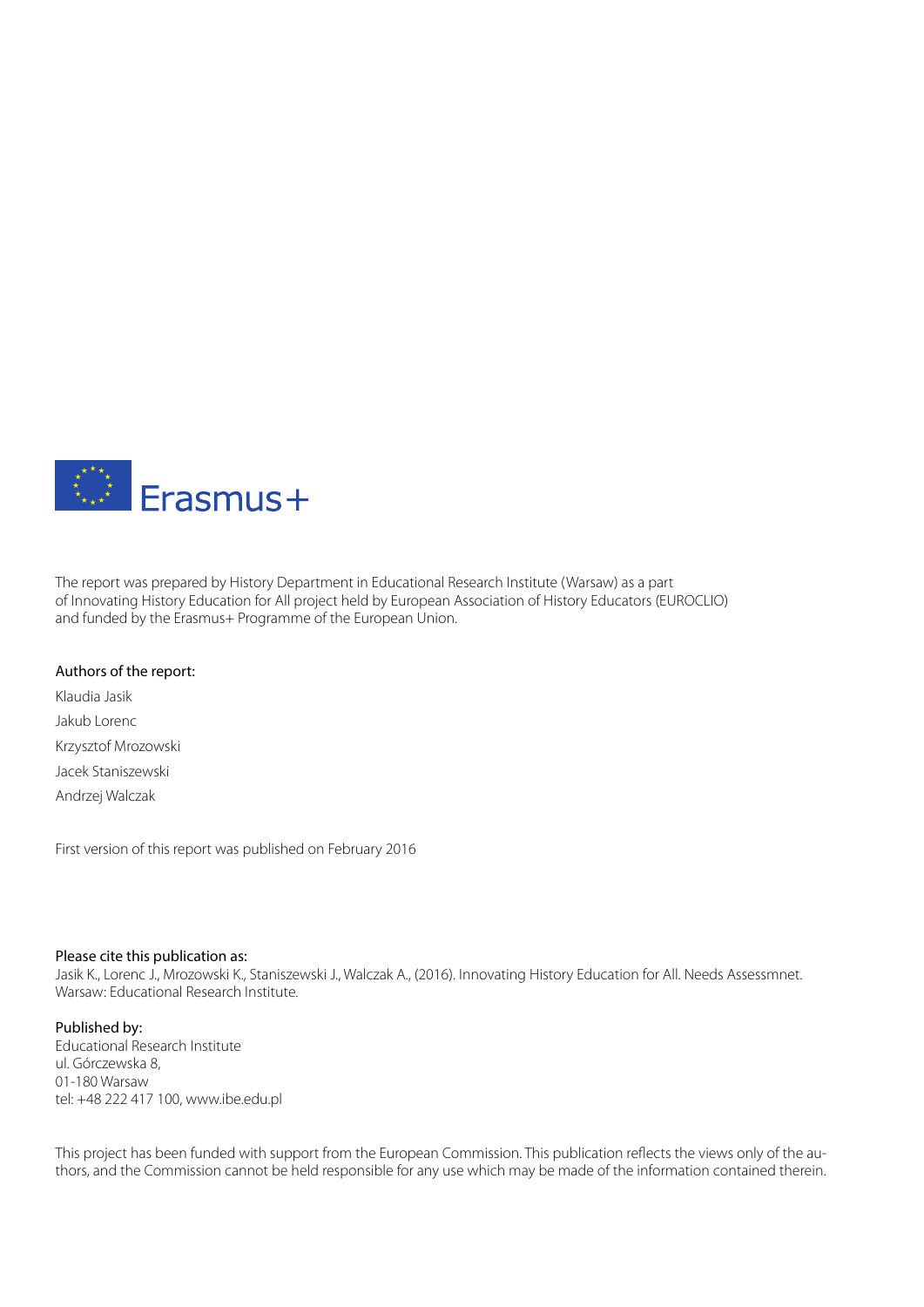# **Table of contents**

| 4.1.                                                                    |  |
|-------------------------------------------------------------------------|--|
| 4.2.                                                                    |  |
| 4.3. Correlations between questions from the first and second group  20 |  |
| 4.4. Content, languages, online feedback and biggest challenges  25     |  |
|                                                                         |  |
|                                                                         |  |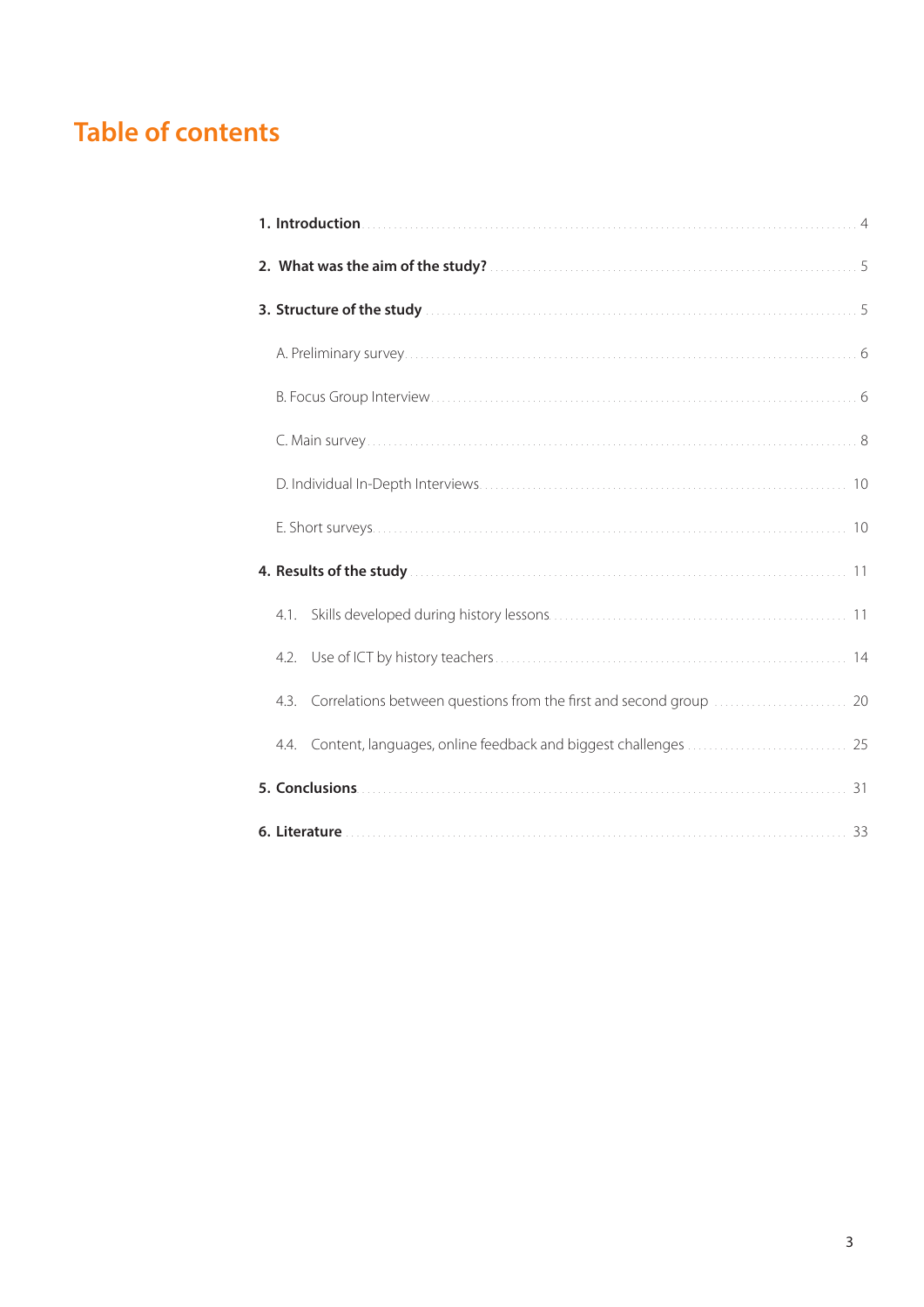# **1. Introduction**

Large-scale research on the use of ICT in schools conducted over the last several years quite unanimously showed that the level of accessibility, quality and mobility of ICT equipment available to teachers in schools across the EU countries keeps increasing<sup>1</sup>. At the same time, there are heightened expectations of schools in the area of developing computer and information literacy, since the popular belief that people raised in the digital era would acquire these skills outside of school turned out to be false<sup>2</sup>. Moreover, the prevalence of new technologies and their usefulness for many areas means that the old model, in which only ICT teachers were responsible for developing these skills, is today insufficient, or even anachronistic<sup>3</sup>. As a result, teachers of other subjects have to meet the challenge of using ICT during their lessons not only to present the material but also to develop students' skills of working with new technologies<sup>4</sup>. The objective of interrelating these two areas: enhancing subject skills and using ICT (developing skills while using the potential of ICT at the same time) still remains unattained.<sup>5</sup> The research showed that using ICT during lessons does not necessarily result in higher quality education and a higher level of students' skills<sup>6</sup>. Therefore, there is a need to find methods and solutions which would create a link between these two processes in such a way that would lead to the development of students' subject attainment and ICT proficiency.

Consequently, it is necessary to develop adequate applications/tools for teachers of various subjects supporting effective development of subject skills and enhancing students' skills related to the use of ICT. Creating such a tool for history teachers would be especially appropriate, because during history lessons students develop a number of competencies useful in the world of universal access to information of various, often questionable, quality. These competencies include selecting and ranking information, synthesis of content, or drawing conclusions from analysed materials. At the same time, this universal access to information is quite strongly (depending on traditions of particular countries) influencing approaches to teaching history, shifting the focus from remembering facts towards competencies in the area of analysing sources. In this context, the fact that history teachers quite commonly use the internet to search for and prepare adequate (interesting, suitable in terms of language and topics) source materials for their students<sup>7</sup> makes the idea of creating advanced tools supporting the use of ICT, not only at home but also in the classroom, even more appealing. It is one of the objectives of the IHEA project and this report summarises its first stage.

Students, Computers and Learning. Making the connection, PISA, OECD Publishing, 2015, p. 33, 60.

<sup>&</sup>lt;sup>2</sup> International Computer and Information Literacy Study (ICILS). Preparing for Life in a Digital Age. International Report. 2013, p. 5.

Assessing the effects of ICT in education, OECD, 2009, p. 6, 24.

International Computer and Information Literacy Study (ICILS). Preparing for Life in a Digital Age. International Report. 2013, p. 227.

<sup>5</sup> Assessing the effects of ICT in education, OECD, 2009, pp. 70–72.

<sup>6</sup> Students, Computers and Learning. Making the connection, PISA, OECD Publishing, 2015, p. 190.

International Computer and Information Literacy Study (ICILS). Preparing for Life in a Digital Age. International Report. 2013, p. 222, 224.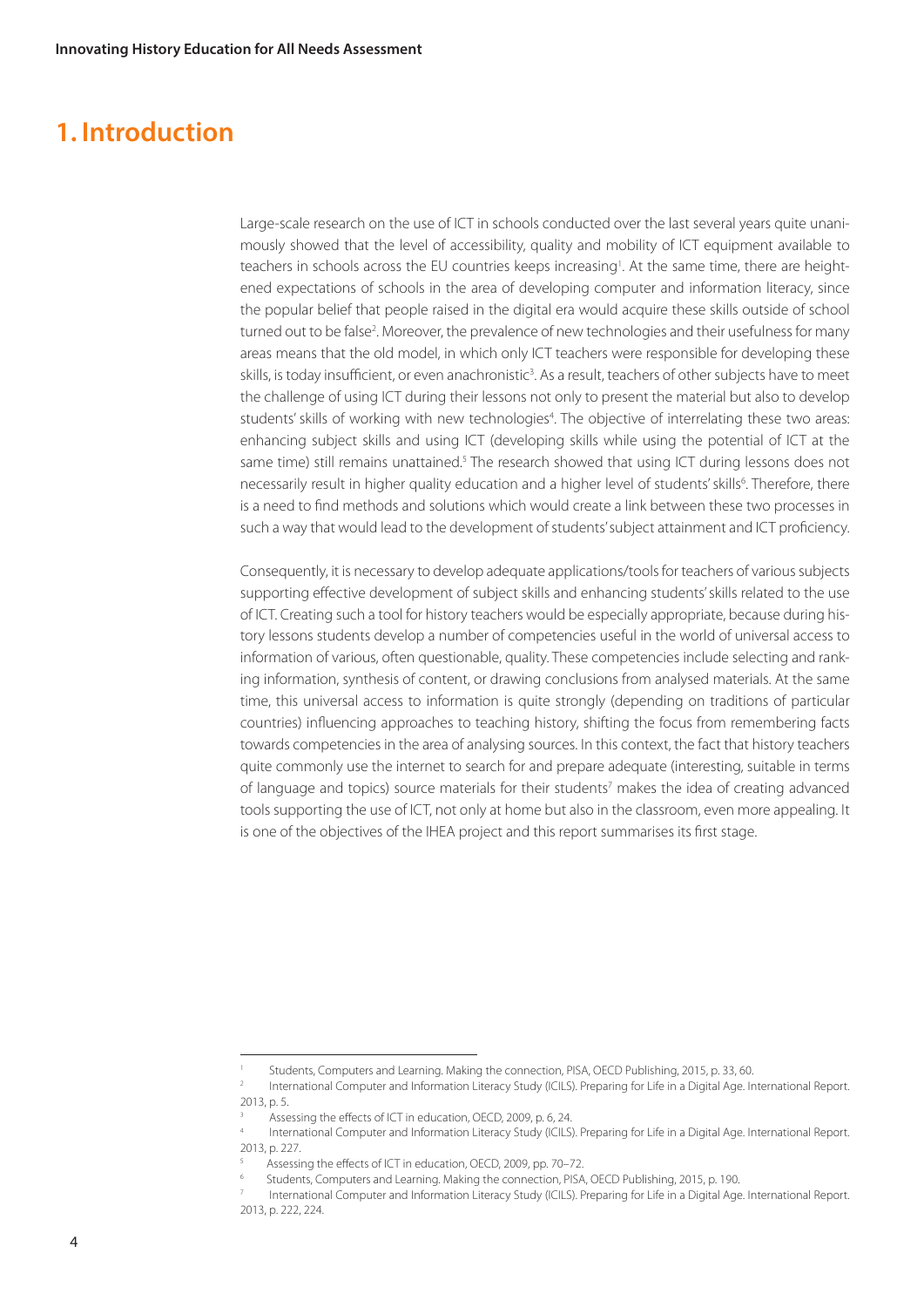# **2. What was the aim of the study?**

The main goals of the IHEA Needs Assessment include:

- **Identification of ICT needs of educators** related to advancing history teaching and learning. The aim of the Needs Assessment report was to present the outcomes of survey/FGIs and IDIs to describe what kind of on-line tools history teachers need while preparing or conducting lessons, which areas of student historical skills they would like to develop with the help of new tools, what type of content they would be interested in, and to what extent they are ready to use English while using the tools developed within the project.
- **Setting priorities for the development of tools and exemplar learning activities.** Teachers proficient in ICT are capable of using new information and communication technologies at all stages of lesson planning: finding source materials, adapting and processing materials etc. However, the report identifies parts of the teaching process that can be best supported by ICT tools in order to include teachers who do not feel so confident in working with computers. The analysis covers such elements of teaching as developing work to meet individual student need, searching for sources and the development of related lesson materials, engaging students, communication between teachers and cooperation in creating lesson materials.
- **Gathering appropriate and sufficient data that will help address the history educator's requirements.** The Needs Assessment budget did not allow for a comprehensive and representative analysis of the needs of European history educators. However, based on a series of interviews and surveys, a set of data was gathered allowing for identification of the general trends among history educators.

The report presents the results of analyses concerning these areas.

# **3. Structure of the study**

#### **Needs assessment stages**

The study employed five methods – a preliminary survey, focus group interviews (FGIs), the main survey, individual in-depth Interviews (IDIs) and two short online surveys. The objective of the preliminary survey was to select participants for FGIs. The FGIs served as the basis for creating the main survey, whereas the objective of the IDIs was to elaborate on the most interesting results of the main survey. The two short surveys were carried out already during the work on online tools and were aimed at finding answers to questions that turned out to be important while working on the development of specific tools. This structure allowed for a quantitative approach to the research data (even though the project did not assume that any part of the study was based on a representative sample) and also a qualitative perspective. The data collected during the FGIs and IDIs were qualitative in nature. The data collected from the main survey were summarised and analysed using statistical methods.

#### **Participants of the needs assessment**

The needs assessment was based on the data gathered from history educators working and living in different EU countries. The group included primary and secondary school teachers, as well as other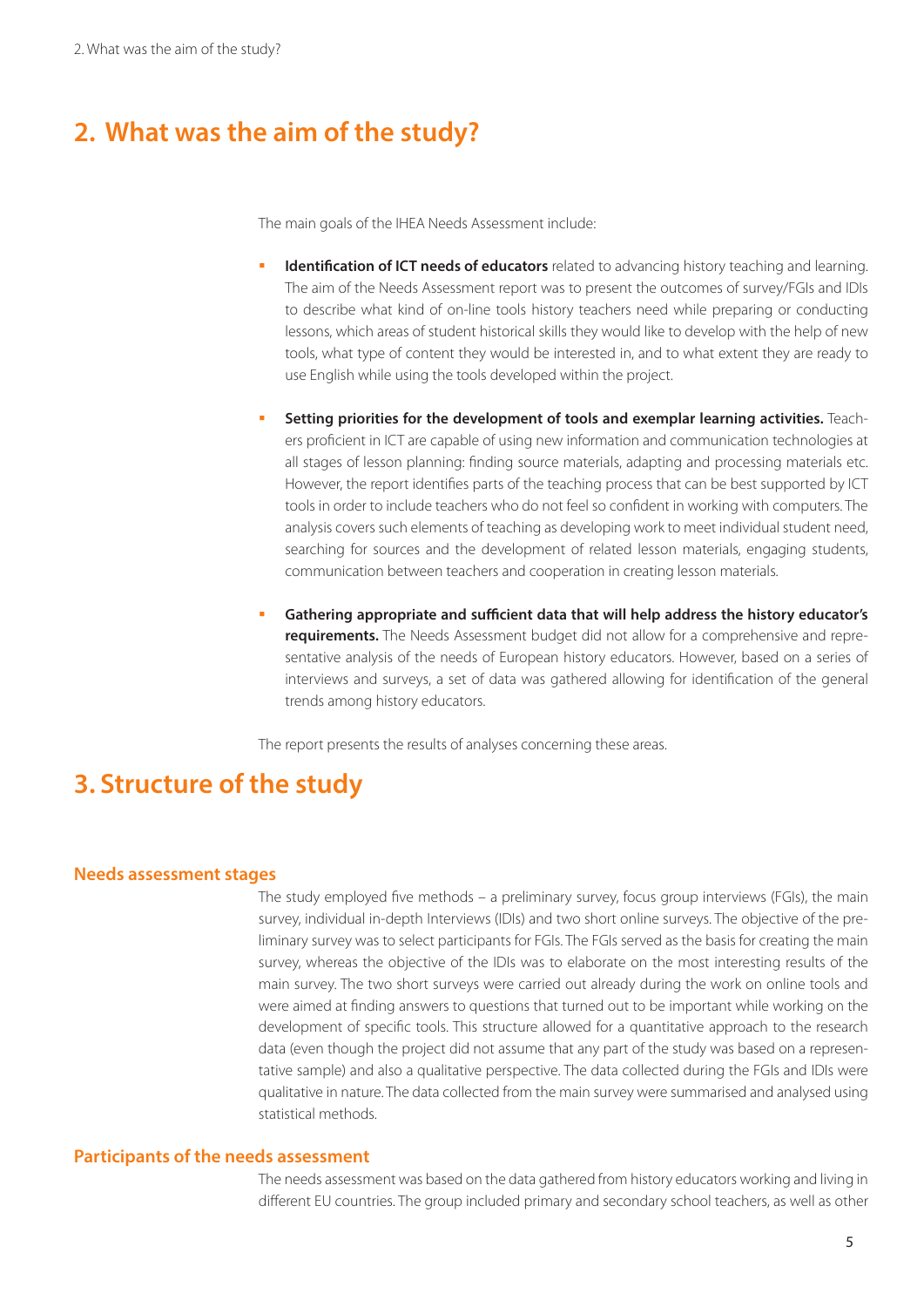participants professionally engaged in history education, such as curriculum developers, textbook (and other teaching tools) authors, teacher pre-service and in-service trainers, assessment experts, advisers and inspectors, educational staff in museums and institutes, board members of member associations and trainee teachers. The people involved in the needs assessment part of the IHEA project (questionnaire, focus groups, interviews, surveys) represented a diverse group in terms of geographical spread, age, gender, years of teaching experience, but were all professionally engaged in history education.

The sample for the qualitative part of the study can be described as purposive or judgmental sample. Obtaining a representative sample would be very expensive and difficult, considering the number of countries included in the study. Judgmental sampling also seems justified from the perspective of effective tool development in the project. Such sampling allowed for selecting respondents characterised by greater awareness of the research subject. As such, they are also potential recipients of the tools which are to be developed in the subsequent stages. The main survey's sample could be described as a convenience sample. Any person having a connection to teaching history - teachers, teacher trainers, textbook authors - was invited to participate.

The collected data are not representative, but they do provide a relatively coherent overview of people participating in the study and of potential recipients of the developed tools.

The next part of the report describes each stage of the study, including its function, sample and the nature of the gathered data and materials.

# **A. Preliminary survey**

The aim of the survey was to select no more than 20 history educators for FGIs (see below). Invitations to participate in the preliminary survey were sent to the participants of the annual EUROCLIO conference, which took place in mid-April 2015. The questions were designed in a way which facilitated selecting the conference participants who corresponded to the FGI participant profile outlined below. The participants of the preliminary survey answered questions concerning software, the frequency of using ICT in the classroom and their involvement in social media. The survey was conducted in English. It contained close-ended and open-ended questions. Completion of the survey took about 10 minutes.

## **B. Focus Group Interview**

In order to obtain balanced and representative opinions and meet the project goals, it has been assumed that the products developed within the project will be flexible and adaptable to the needs, habits and practice of the majority of participating teachers. Overly innovative and complex tools requiring extensive ICT knowledge and skills may be daunting for most teachers.

Therefore, two types of participants were invited to take part in the FGIs (these two groups partly overlapped).

 **An experienced history educator.** The tools which will be developed within the project are primarily designed to support the teaching of history. Thus, it was vital that the participants had significant experience in teaching history, knew the goals of historical education in their country and what skills should be developed in the classroom. The selection of such teachers for interviews was intended to ensure that the gathered information would be useful for the creators of the tools.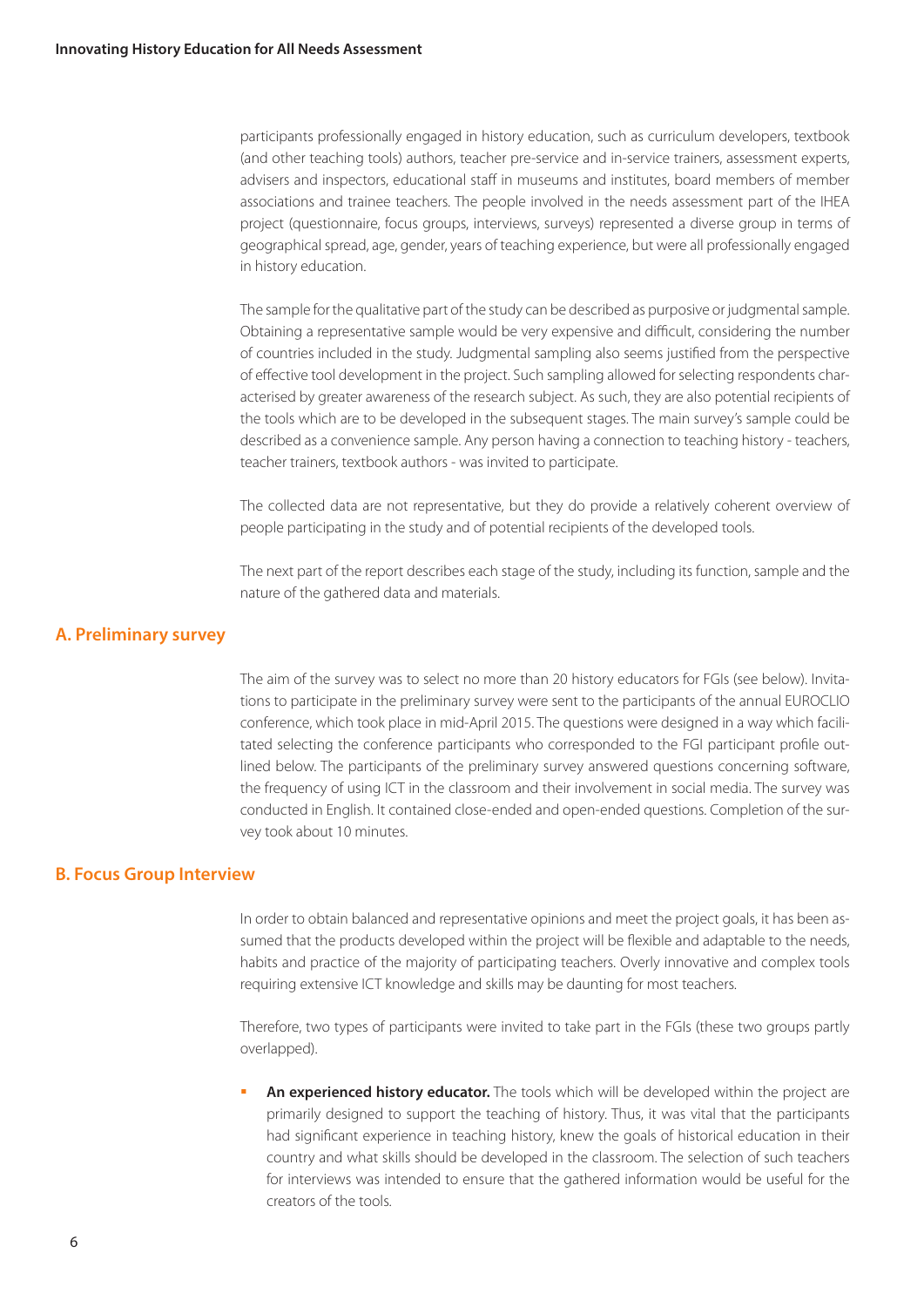**A competent computer and internet user.** The recent, dynamic changes relating to the emergence of web 2.0, social networks development and better access to broadband internet mean that the skills necessary for using a stand-alone computer are not sufficient. The future of ICT in education depends on computers with internet access. Thus, the boundary between programmes installed locally and web applications (tools) operating in the browser environment is obliterated. While developing the needs assessment tools, it is important to ensure that the study subjects are aware of the possibilities offered by web 2.0. On the other hand, it seems that the people who have very advanced knowledge of new applications/software (for example, who are competent in using the possibilities offered by cloud computing, that allow for synchronisation of data between various types of devices) are still a minority and are not representative for our study. In his recent book Terry Haydn presents "a model for progression in the use of ICT applications"<sup>8</sup>. The author distinguished four levels of teachers' proficiency in ICT. Teachers at the first level are only aware of the existence of applications which could enhance their teaching of history. Those assigned to the second level can use them outside of the classroom and are aware of their advantages. Only at the third level do teachers know how to use ICT in the classroom with students. At the fourth and highest level, the teacher allows students to work autonomously (independently or in groups) and the teacher role is limited to coordinating their work. It seems that teachers with competence levels 2 and 3 should be the preferred participants of the study.

Eventually a group of 18 people was selected and invited to participate in the FGIs. The date and the location of the interviews depended to a large extent on the organisers of the EUROCLIO conference. The invitations were sent two weeks prior to the conference. 12 out of 18 respondents agreed to participate in the interviews. The remaining six were unable to participate for various reasons. During the conference in Denmark, one day before the scheduled FGIs, the interviewers learnt that four more participants could not attend the sessions. Consequently they were forced to replace them with other conference participants who met the predetermined criteria. The focus group interviews were conducted by two moderators on 22 April 2015 and recorded (audio and video). The interviews were conducted in English.

The first interview was attended by representatives of the Czech Republic, the Netherlands (two people), Iceland, Italy, Macedonia, Denmark and Cyprus; the second by representatives from Finland, Bulgaria, the Netherlands, Iceland and Latvia. This selection ensured the diversity of participants in terms of their approach to history teaching.

Each interview lasted 80 minutes and consisted of two parts. Workshop methods were used during the interviews. Such methods both engaged the participants and allowed for a relatively quick overview of the opinions of individual participants on the topics, as well as eliciting relevant comments. During the first part the conversation focused upon the challenges and the nature of history teaching in respondents' respective countries. The participants were asked to comment on the major problems in everyday school practice, the main tasks of teachers, the key skills developed during history lessons and the most popular topics discussed during lessons in each of the respondents' countries. The interviewers also tried to find out more about the use of historical sources in lessons and the most popular methods of working with these in everyday school practice.

The second part of the interview was devoted to the use of ICT; the experience of individual participants in working with ICT and the possibilities of using ICT tools in the future. The interviewers' focus remained primarily on identifying the software the respondents used both at home and in

<sup>8</sup> T. Haydn, Using new technologies to enhance teaching and learning in History, 2013, p. 8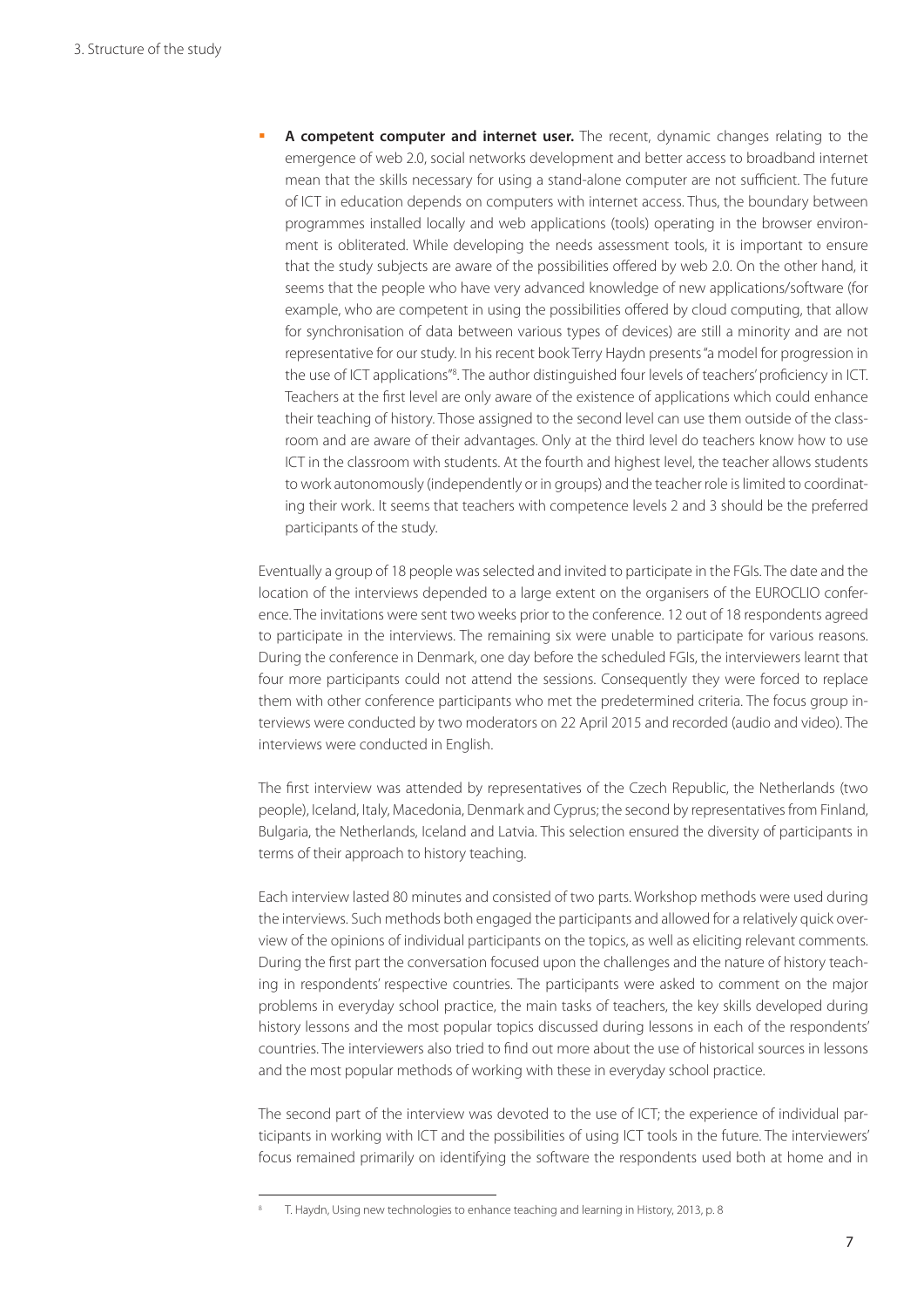the school. It was also important to identify the reasons for using specific ICT solutions in school practice. The interviews also explored opinions about the opportunities and problems arising from the use of ICT in everyday school practice.

The data collected from FGIs were used in two ways. They provided valuable suggestions concerning the questions for the main survey by pointing to areas of importance from the perspective of the project objectives. Secondly, they revealed a number of interesting ideas and opinions to which we will return later in the report.

# **C. Main survey**

The main survey data which serve as the basis for the needs assessment created the structure we have used to present our research findings in this report.

The survey consisted of 25 questions. In accordance with the adopted research framework, responses to these questions provided quantitative data concerning the areas discussed during the focus interviews. The questions for the main survey were developed based on the conclusions drawn from the focus group interviews. The aim of this stage was to accept or reject the preliminary findings gathered earlier.

The first section of the survey dealt with the frequency of the use of ICT in school practice by teachers and their students. The next set of questions were concerned with teacher practices relating to the search for materials to be used in the classroom. The next group of questions dealt with the frequency of using sources in the classroom, the methods of searching for source materials and the ways of archiving source materials, followed by questions concerning problems encountered by teachers in the classroom: text analysis skills, comparing sources, relating events discussed in the classroom to the contemporary world, the topics discussed with students in most detail, the biggest challenges in professional practice and the ability of students to understand sources in English. The closing section was intended to help the collection of demographic and work-related background data.

The main survey questions were written in English. With the help of the members of EUROCLIO, the survey was then translated into 18 languages (Croatian, Czech, Danish, Dutch, Finnish, French, German, Greek, Hungarian, Icelandic, Italian, Latvian, Macedonian, Norwegian, Polish, Serbian, Slovak and Spanish). Thanks to the support of all the volunteer translators the first iteration of the process was finished in less than six days. Only one of the items raised queries from the translators and required some consultation. Surprisingly, the concept of "chronological thinking" was understood in contrasting ways.

The survey was available on-line from 24 August 2015 and the data collection process ended on 4 October 2015<sup>9</sup>.

In order to reach the widest possible number of potential respondents, the link to the multilingual survey was distributed among EUROCLIO members. The information about the active survey was also published on a dedicated Facebook group page. Thus, the sample selected can be best described as a convenience sample.

<sup>9</sup> After 4 October (to 16 November 2015) the survey was accessed by 176 respondents and completed by 26 of them. These responses were not included the report. However, their analysis shows that they would not significantly impact the needs assessment conclusions.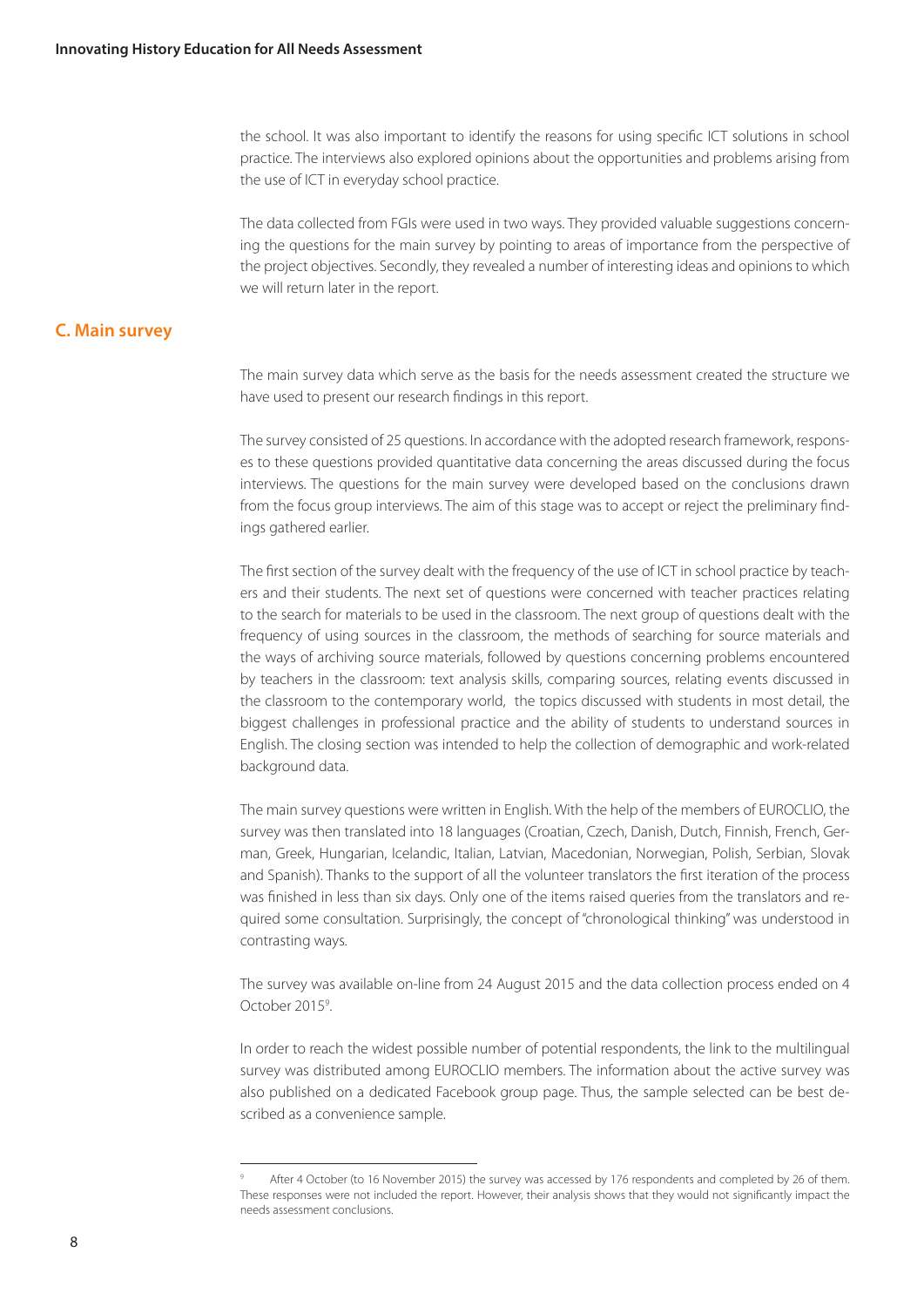The survey was conducted through an advanced on-line survey system - Limesurvey - installed on the IBE (Educational Research Institute) server in Warsaw. A local database (MySQL) was used in order to assure the confidentiality of gathered data. Access to Limesurvey was encrypted for security purposes (HTTPS, TLS 1.2, AES\_128\_GCM).

The survey was opened by 841 respondents. That means that it was viewed, and possibly even completed, but the respondent did not click the "Submit" button and their responses were not stored in the database. The survey was fully completed and submitted by 235 respondents. The data they provided became the basis for the conclusions presented in this report. The minimum expected number of responses was 100, thus the final number of respondents is satisfactory.

The period during which the survey was accessible (the end of the school holidays and the beginning of the school year) could have adversely influenced the number of responses. We can infer that most teachers had a lot of work to do in schools and could not fully engage with completing the survey. The database records indicate that many people opened the survey and closed it after a short while, which may suggest that the topic did not seem interesting enough, or that the length of the survey seemed intimidating.

It should be emphasised once more that even though the data collected from the survey were analysed using quantitative methods, the results cannot be perceived as representative for all European history teachers; they were based on convenience and not representative sample. The sample included teachers from many countries but it was impossible to select the number of respondents to be representative of all history teachers in these countries. Therefore, the analysis of differences between countries was also impossible. The graph below illustrates the number of respondents from individual countries taking part in the survey; from one to over 100 per country (Greece).



**Graph 1. The share of respondents from various countries**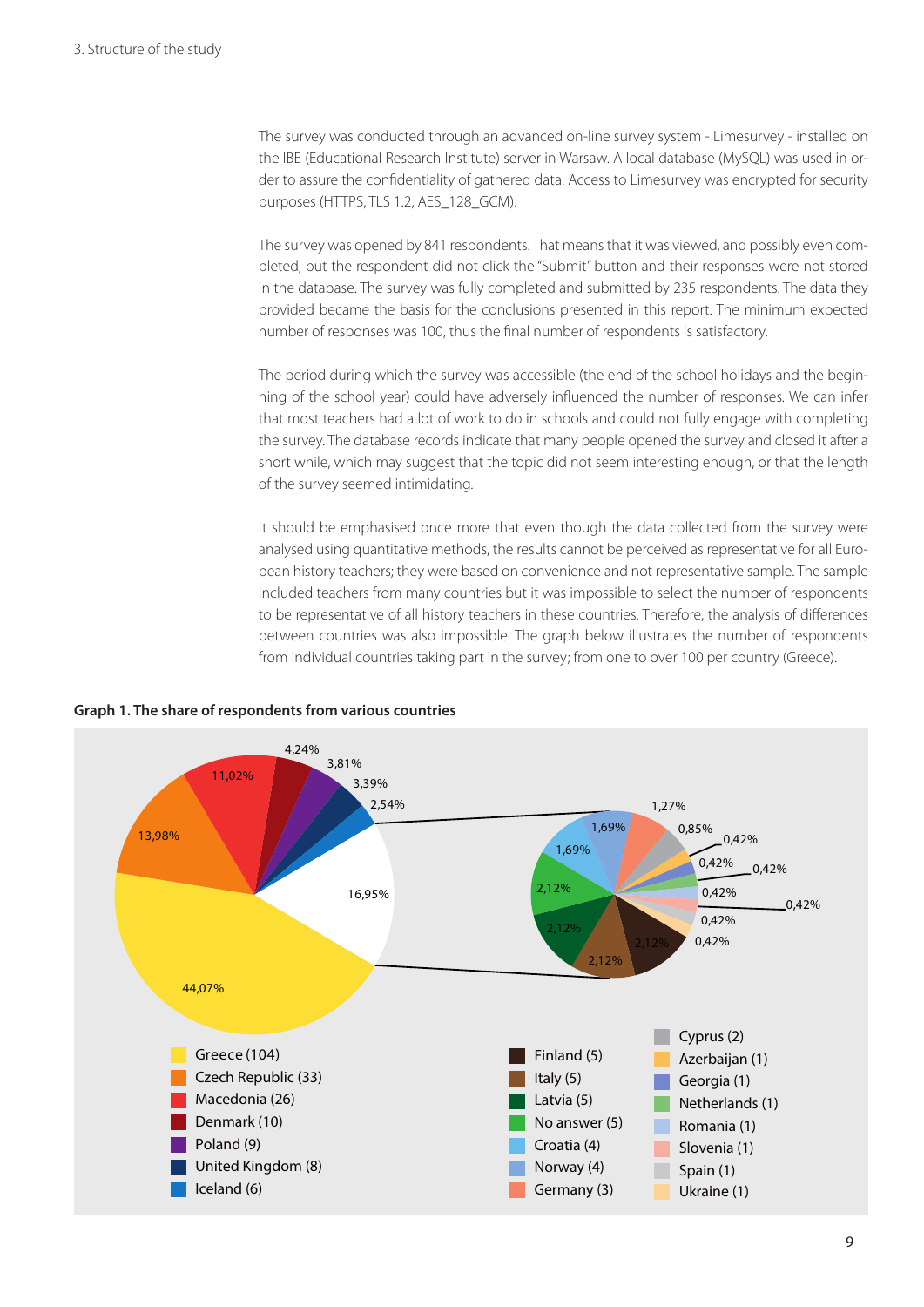We should keep in mind that only teachers who found the information about the survey, expressed interest in its subject matter and decided to spend some time responding to all the questions, participated in the study. The survey was only available on-line, so all the respondents had to have at least basic ICT skills and access to the internet to take part.

However, these reservations do not lower the explorative value of the conclusions based on the needs assessment. The collected data represent he group of potential users and advocates of the applications to be developed in the project; that is, teachers interested in ICT.

# **D. Individual In-Depth Interviews**

The respondents who, based on the results of the Surveys/FGIs, showed breadth of perspective, original ideas and the ability to look creatively at the problem of using ICT tools in history teaching were asked to take part in the last part of the needs assessment analysis: in-depth interviews (IDI). In addition, the IDI participant group included the teachers/educators identified by the project partners who matched the educator's profile. The interviews were primarily aimed at gaining an in-depth perspective on selected problems. The interviews focused on the discussion of and commenting on the conclusions drawn after the prior stages. The interviews in second part of 2016 and first part of 2017 also included questions from the project partners who would be working on the development of tools and exemplar learning activities. The responses to these questions could thus help in the process of development. During the whole project 27 interviews were done.

The interviews were conducted in English and in Polish.

## **E. Short surveys**

In addition, two short surveys were also carried out. The general purpose of the surveys was to find answers to practical questions which appeared while developing IHEA tools. Both surveys were in English.

The first was carried out in May and June 2016, involving 23 people from 20 countries, of which  $\frac{2}{3}$ were history teachers, and <sup>1</sup>/3 were those involved in the education of history teachers. The respondents answered eight questions concerning their work with online tools, related both to practical issues (such as initiating and documenting activities), as well as technical matters (e.g. widespread access to specific devices).

The second survey took place in October 2016. It also involved 23 participants (almost exclusively history teachers), but this time from 8 countries. Participants answered 10 questions that focused primarily on the use of ICT when working with primary sources, namely the methods used, as well as expectations regarding source collections (number of materials, topics).

Both surveys were intervening in nature: their goal was to quickly gather data necessary at a specific stage of the tool development work. For this reason, persons deeply involved in a given issue were primarily invited to participate in the surveys. Therefore, the collected data should be analysed rather qualitatively, rather than quantitatively. At the same time, the goals set for these mini-surveys mean that some of the data collected - due to their strictly technical nature - do not actually fall within the scope of this report. For this reason, the conclusions based on some questions have been omitted (e.g. answers to questions about the optimal - from the teacher's point of view – ways of tagging source materials on the Internet, etc.).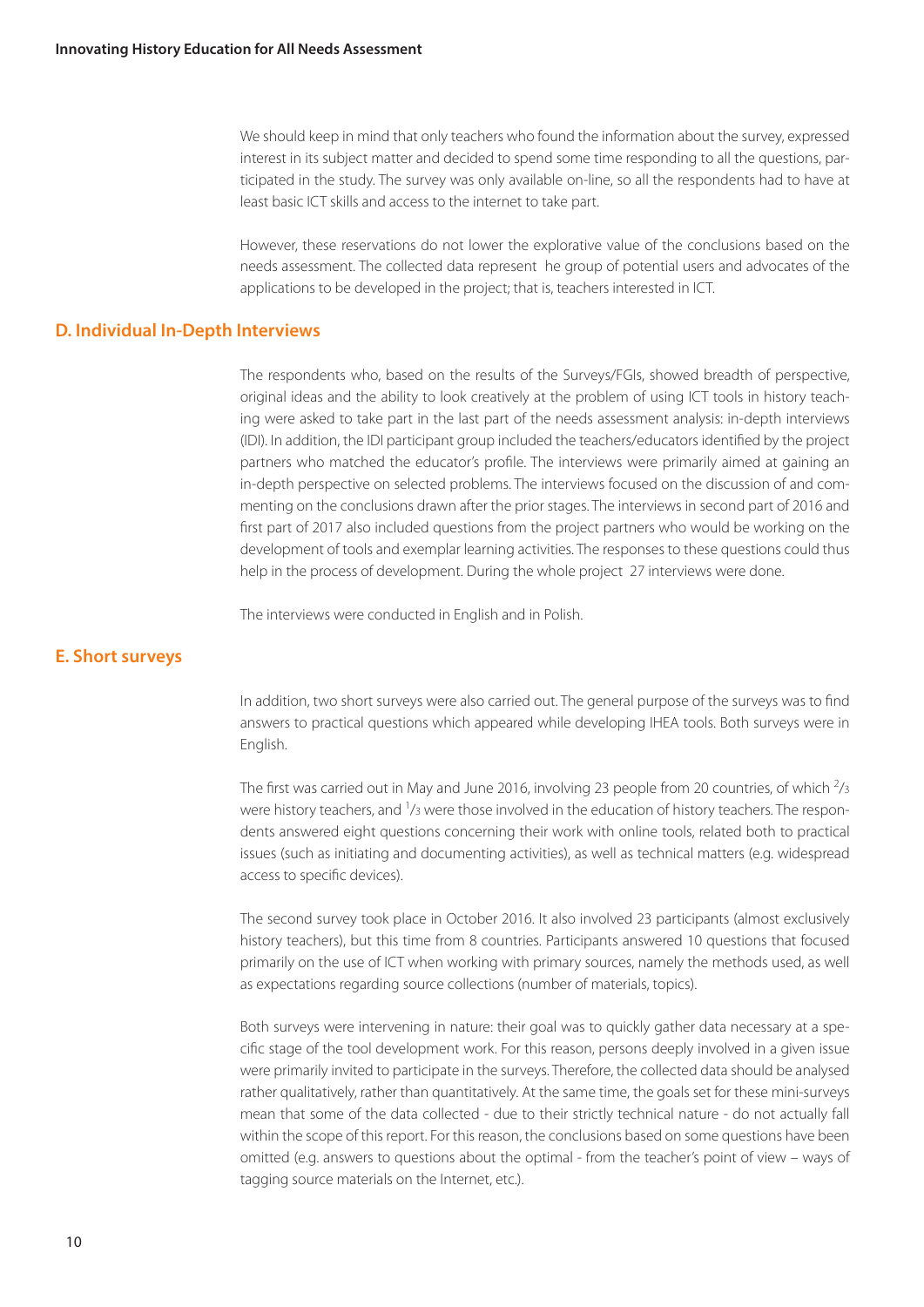# **4. Results of the study**

This part of the report covers the main research findings. The analysis is based on the main survey results supplemented by the data gathered during the focus groups, individual interviews and two short surveys. The results are divided into four parts. The first one discusses respondent comments concerning the skills developed during history lessons. The second part discusses the findings related to using ICT during history lessons. The third part analyses selected correlations between answers to the questions concerning developing certain skills and using ICT during lessons. The last part includes several other important issues which facilitate adequate profiling of the teaching aids which are being prepared to match the needs and aspirations of history teachers who participated in the study.

# **4.1. Skills developed during history lessons**

Based on the respondent answers/comments from the focus group interviews, it is clear that**teachers use a great variety of sources.** Consequently, the main survey included questions about the frequency of working with the materials that were mentioned most often: written sources, visual sources and historical maps. The respondents declared that they used written texts most frequently. Responding to the question "How often during your lessons, do you analyse written sources with your students?" "always" and "often" were indicated by 64% of respondents and 30% indicated "sometimes". The survey confirmed that the potential recipients of the project's development outcomes most often work with source materials.

#### **Graph 2. Materials used during lessons**

![](_page_10_Figure_6.jpeg)

Visual sources and historical maps were slightly less popular than written materials. 42% and 43% of respondents indicated "often" and "always", and nearly 40% declared that they used such materials "sometimes". Even though maps and visual sources are slightly less frequently used than written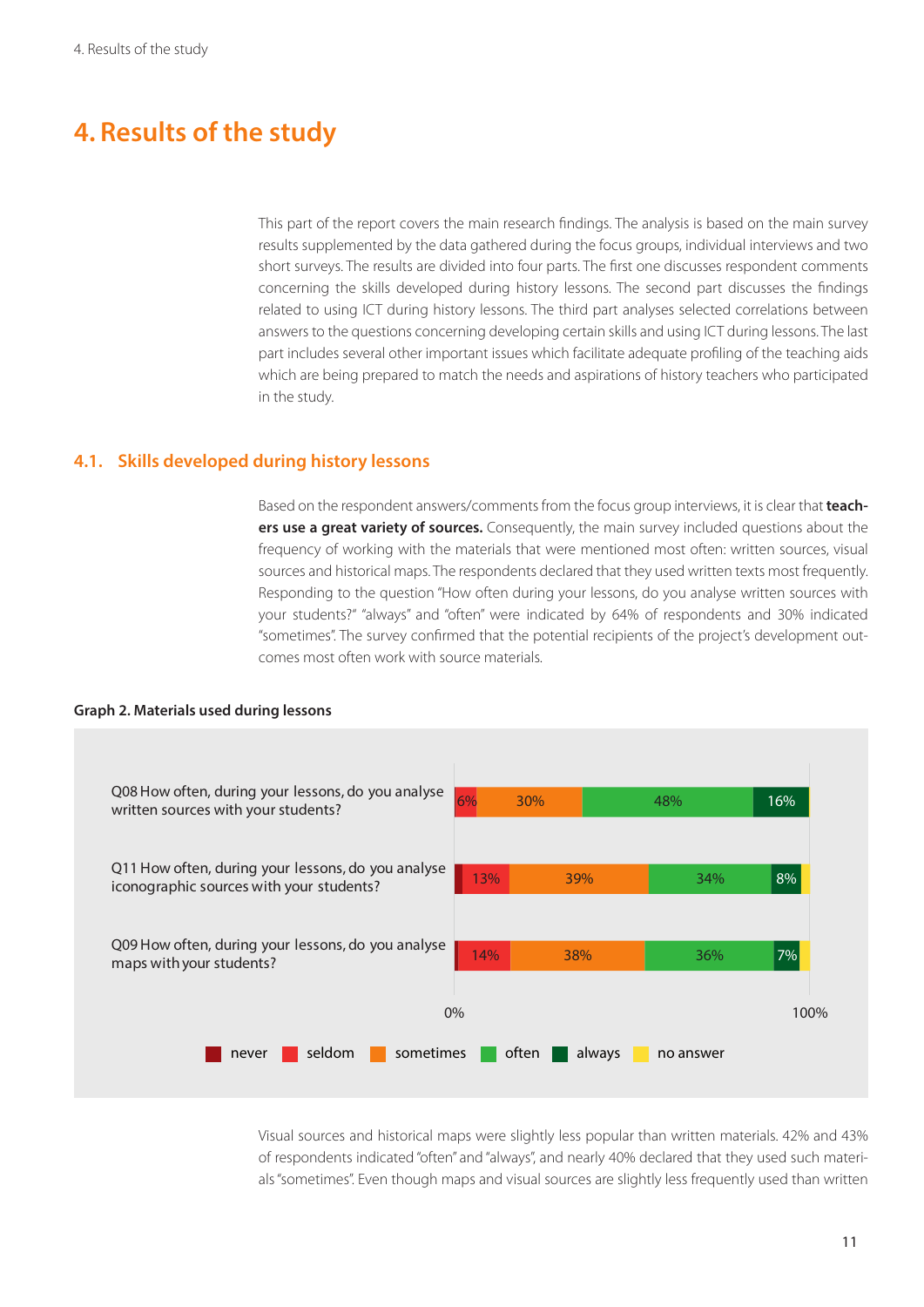sources, it seems that on-line tools containing such materials would be readily used by history teachers (by over 80% of potential users).

The questions concerning the skills developed during history lessons constituted a separate group. This area is influenced by the requirements formulated in the respective national core curricula.

#### **Graph 3. Skills developed during lessons**

![](_page_11_Figure_4.jpeg)

Many respondents indicated the important role of chronology in their teaching practice. 57% of respondents "often" and "always" focus on chronology and there were no respondents who declared that they "never" focus on chronology. Developing chronological thinking is, therefore, an important element of teaching practice among the potential users of the materials to be developed in the IHEA project and nearly 90% of them expressed interests in obtaining teaching aids which would help them to achieve this objective efficiently. The importance of teaching chronological thinking and related competencies during history lessons was emphasised during the FGIs. It is also mentioned in the literature on the subject<sup>10</sup>.

Various activities connected with primary source analysis were also mentioned during the FGIs. The participants agreed that there was no predominant way of working with sources that can be easily identified. At the same time, they indicated that students' work was too often limited to searching for simple information in the teacher-provided materials; development of sourcing and historical reasoning skills was less frequent. The FGIs' participants indicated two basic activities related to working with primary sources: searching for information and comparing different materials. The authors of the study decided to include in the main survey a question concerning the frequency of these two types of activities. The questions related to historical reasoning skills were dropped, as the meaning of this term was found to be so diverse among countries. Exploring this topic in detail would require a separate survey.

J. Lorenc, K. Mrozowski, A. Oniszczuk, J. Staniszewski and K. Starczynowska, How is chronological thinking tested?, EDUKACJA Quarterly, 123(3) (2013), pp. 86–97; for the latest literature on the subject see J. G. Galán, Historical and Chronological Time in Education a New Theoretical Framework, European Journal of Science and Theology, October 2015, Vol.11, No.5, pp. 77–86.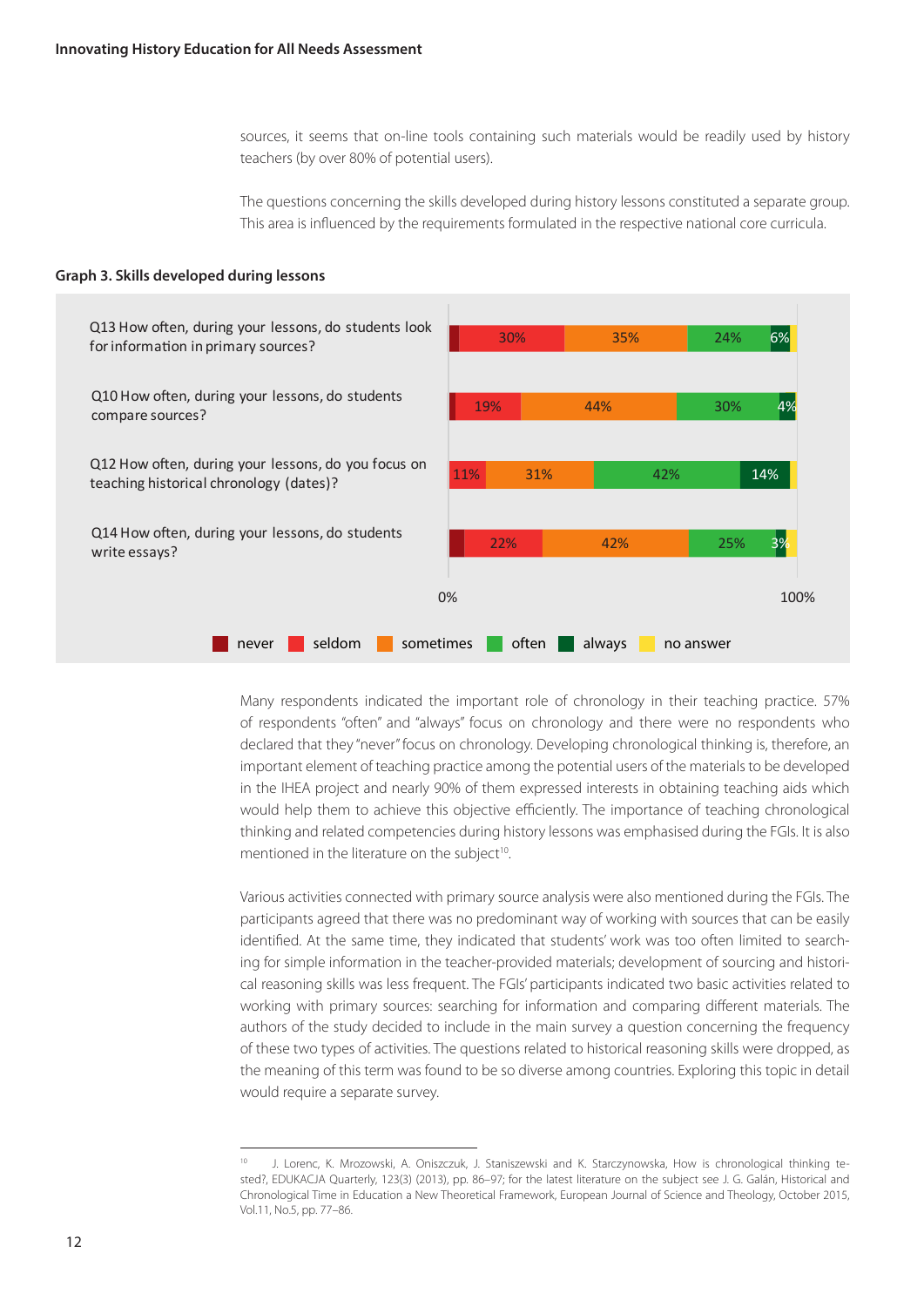One-third of the survey respondents expect their students to find information in primary sources "always" or "often" and another 35% - "sometimes". Therefore, ICT tools facilitating such activities would interest two-thirds of potential users. Comparing primary sources together with students was even more frequent among the respondents - 34% of them indicated "always" and "often", another 44% indicated "sometimes". It can therefore be assumed that tools designed for more efficient comparison of materials or which facilitate the search for materials for comparison would interest as much as 78% of potential users.

One of the survey questions concerned students writing a historical essay. Bearing in mind that this activity is very time-consuming and requires from both teachers and students a high degree of lesson organisation, it is worth noting that 28% of teachers regularly work on developing these competencies and 42% develop them "sometimes". It seems that designing ICT tools facilitating the development of students' writing skills, in particular in relation to longer essays, would also benefit the respondents.

#### **Graph 4. Project based learning and relationships between present and past**

![](_page_12_Figure_4.jpeg)

Based on the results of the FGIs, the main survey also included questions concerning the frequency of project-based learning and the search for relationships between the topic of the lesson and the contemporary world. As many as 67% of respondents declared that they often and always referred to the present day situation and only 3% never did. These data suggest that emphasising relationships between past events and the contemporary world is especially important for potential users of the ICT tools to be developed as part of the project. The respondents would most probably appreciate the development of on-line tools facilitating such comparisons.

At the same time, the use of project-based learning unexpectedly turned out to be less common than suggested in the FGIs. Only one in four teachers "always" and "often" used this method. It seems that the potential audience of ICT tools designed to facilitate planning, conducting and summarising historical projects is not as wide as in the audience for teaching tools related to working with source materials, developing chronological skills and making connections between the past and the contemporary world. However, it should be remembered that using project-based learning methods requires special lesson organisation. The potential reach of ICT tools facilitating the use of a project-based learning method may also be inferred from the number of "sometimes" responses; "sometimes" was indicated by 44% of respondents.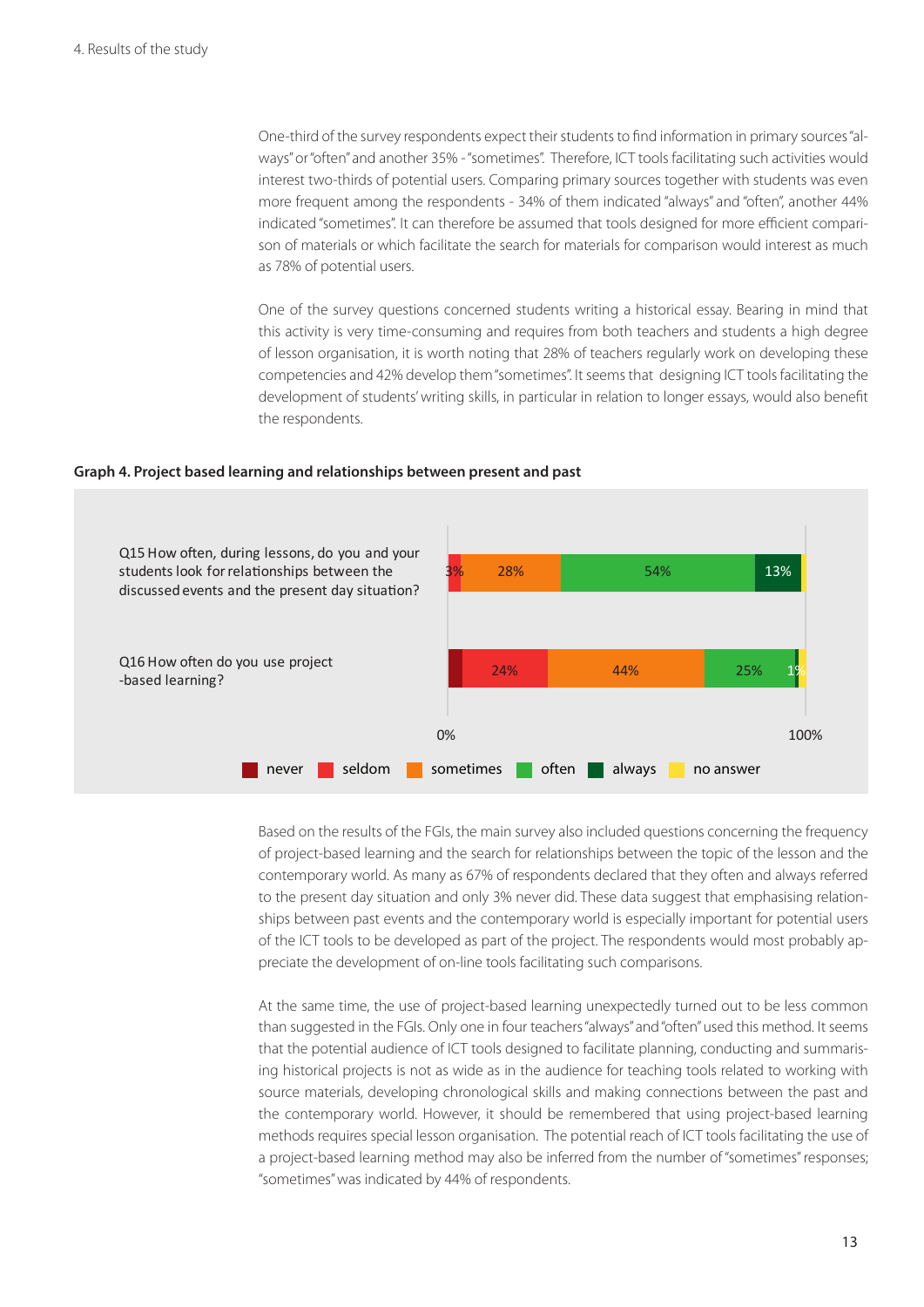To sum up the data gathered and the discussion in this section, it should be emphasised that the activities most frequently undertaken during history lessons include looking for relationships between past events and the contemporary world (67% of the respondents indicate "always" and "often"), working with source texts (64% - "always" and "often") and developing chronological skills (56% "always" and "often"). Consequently, teachers would probably be most interested in teaching tools related to these areas. Map analysis (43% - "always" and "often") and visual sources analysis (42% - "always" and "often"), as well as the comparison of source materials (34% - "always" and "often") were ranked next highest. Applications related to the simple search of information in texts (30% - "always" and "often"), writing essays (27% - "always" and "often") and project-based learning (26% - "always" and "often") would be less interesting for teachers.

## **4.2. Use of ICT by history teachers**

The basic issues related to the use of ICT by history teachers can be divided into several issues identified during FGI. First of all, participants indicated the importance of free access by teachers (both at home and in the school classroom) to a computer (or other device) with internet access. This was followed by the readiness to exploit the potential offered by ICT strongly related to a sense of proficiency in using ICT devices<sup>11</sup>. A separate issue mentioned during the FGIs and related to the use of ICT in the teaching process was availability of ICT equipment to students<sup>12</sup>.

#### **Graph 5. Frequency of using computer**

![](_page_13_Figure_5.jpeg)

As a result, a number of questions, concerning the availability of ICT equipment and its use by the respondents, were included in the main survey. The participant responses suggest that the computer

<sup>11</sup> Survey of Schools: ICT in Education, 2013, 100–103.

<sup>12</sup> Teacher ICT skills Evaluation of the Information and Communication Technology (ICT) Knowledge and Skills Levels of Western Australian Government School Teachers, 2013, pp. 44–45; Students, Computers and Learning. Making the connection, PISA, OECD Publishing, 2015, pp. 18, 31–35.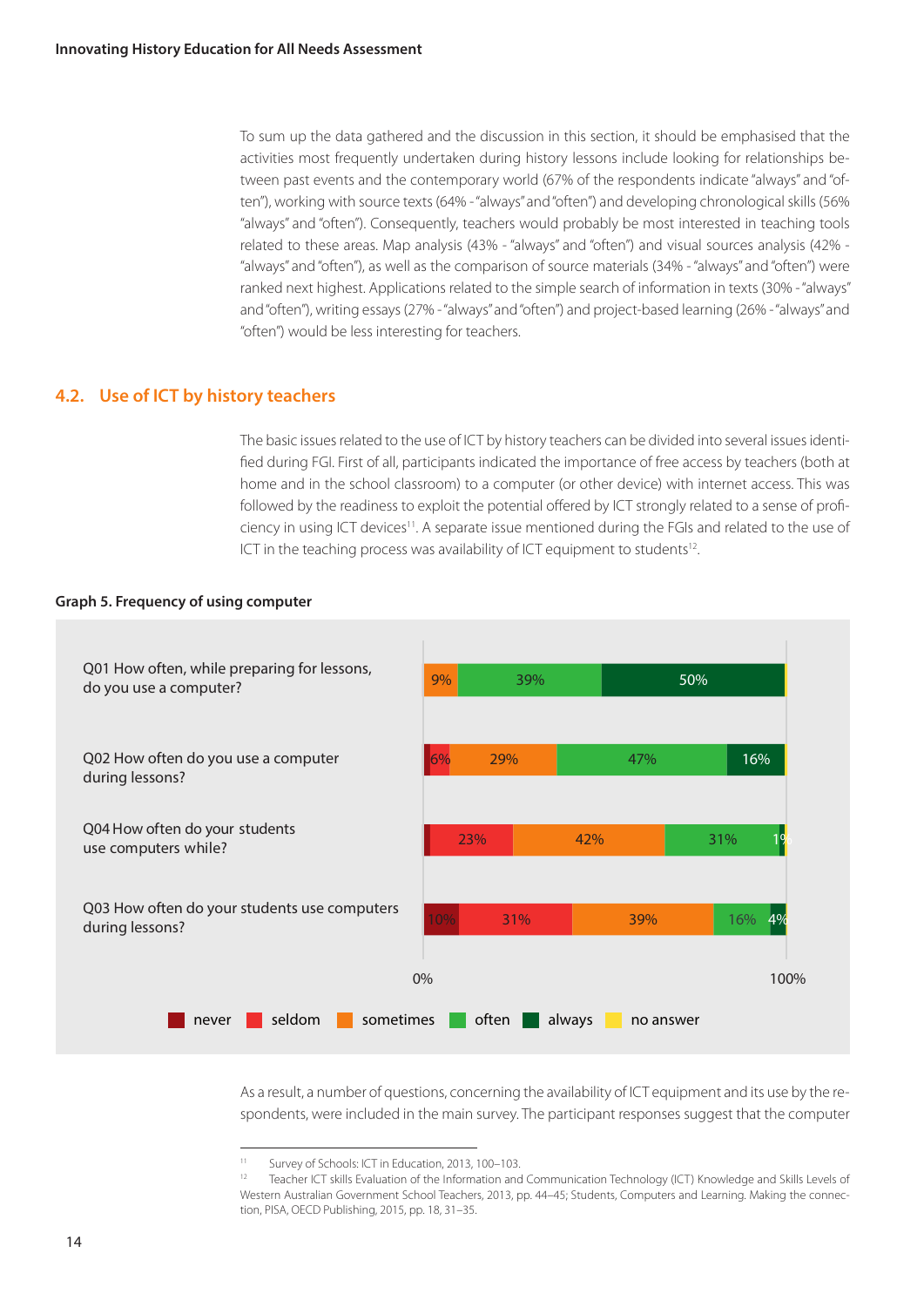is their basic tool: half of the respondents "always" used it for lesson preparation,<sup>13</sup> another 40% used it "often" and 10% "sometimes" (only one respondent indicated "seldom" and nobody indicated "never")14. Similar declarations were common among the FGIs participants. The resulting image adequately refers to the participants of the study, but we should keep in mind that because of the tool used for collecting the data such a result was to be expected. Both the on-line survey and the FGIs participant profile excluded teachers who used computers less frequently or simply had lower levels of ICT skills. On the other hand, the OECD data show the rapidly growing availability of computers and the internet in the EU countries over the last several years and we can assume that lack of internet access in most member states is rare15.

The belief expressed by the respondents that their students use computers much less frequently than teachers while preparing for their history lessons ("often" - was indicated by 31%; only 1% of the respondent indicated "always") is in this context especially interesting. It seems that in this case the respondents had in mind the frequency of situations in which student assignments directly required use of the internet rather than their more usual/traditional forms of doing homework.

The way computers were used during lessons is another important issue. The FGIs revealed that computers and ICT tools were mainly used to present content but not to engage students. Teachers tend to use engaging tools with caution, fearing technical problems in the classroom environment <sup>16</sup>. Based on these findings, the survey explored these issues in more detail. The data collected confirmed that both teachers and students used ICT much less frequently during lessons than at home<sup>17</sup>. Moreover, the respondent declarations clearly showed that school practice was dominated by the model in which a teacher was the only one using a computer. Based on the FGIs' data we can assume that it is mostly used for content presentation or displaying source materials<sup>18</sup>. Lessons where students use ICT devices are much less frequent; as many as 10% of the respondents declared that this never happened during their lessons and another 31% - that such situations were rare.

<sup>13</sup> Survey of Schools: ICT in Education, 2013, p. 134.<br>14 Survey of Schools: ICT in Education, 2013, p.

Survey of Schools: ICT in Education, 2013, pp. 80–82: Frequency of teachers' ICT based activities with the class.; Computer-assisted lesson planning is as a matter of fact, limited to two types of activities: most often, teachers use the Internet in order to find sources, which they can use in the classroom. This activity is very common for history teachers, for whom proper selection of source materials seems particularly important. International Computer and Information Literacy Study (ICILS). Preparing for Life in a Digital Age. International Report. 2013, p. 222.

Students, Computers and Learning. Making the connection, PISA, OECD Publishing, 2015, p. 33: PISA data show that in a majority of participating countries, access to computers had, by 2012, become nearly universal. However, important between-country differences exist in the quantity and quality of devices accessible, and in the experience acquired in using them. They [i.e. teachers] also pointed out that using computers in the classroom involved high risk of technical problems which may potentially be very frustrating. Unexpected network failures or computer malfunctions may undermine prior planning; International Computer and Information Literacy Study (ICILS). Preparing for Life in a Digital Age. International Report. 2013, p. 200.

Teachers use computers mostly at home, while planning lessons. The use of computers during lessons is much less frequent; International Computer and Information Literacy Study (ICILS). Preparing for Life in a Digital Age. International Report. 2013, p. 224.

<sup>18</sup> Computer-assisted lesson planning was, in fact, limited to two types of activities: (...). The second type of activities was making multimedia presentations; International Computer and Information Literacy Study (ICILS). Preparing for Life in a Digital Age. International Report. 2013, p. 222.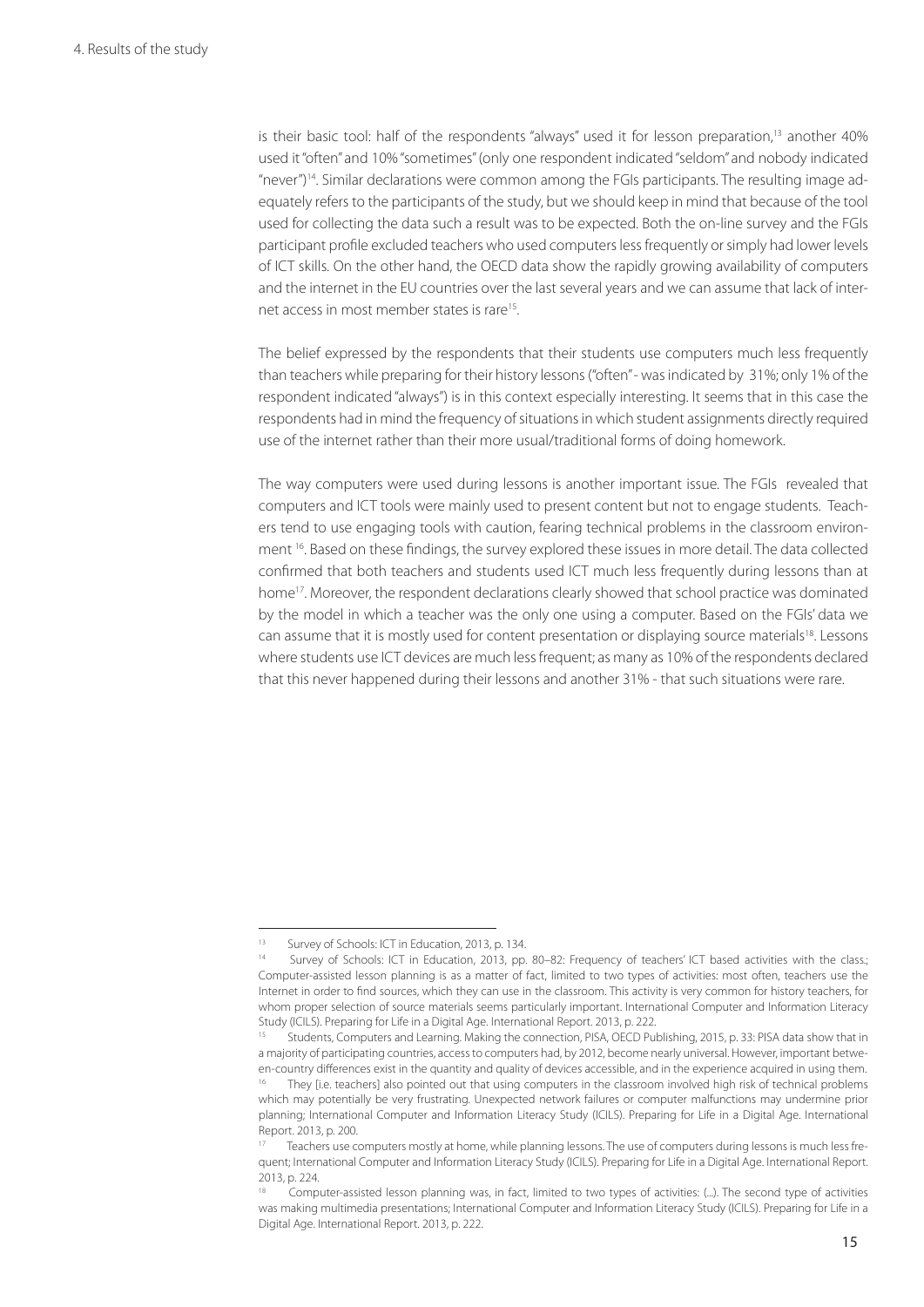![](_page_15_Figure_1.jpeg)

#### **Graph 6. Do your students own ICT devices (smartphones, iPads, notebook computers) with Internet access? (Q05)**

This rare use of ICT during lessons could easily be explained by the lack of adequate equipment, for example, by the fact that history classrooms are equipped with only one (if any at all) computer connected to a multimedia projector controlled, naturally, by the teacher<sup>19</sup>. However, it should be noted that, according to teacher declarations, students often have their own devices with internet access which could easily be used for working with mobile apps. Over half of the respondents declared that "all" or "almost all" their students owned such devices and another 28% indicated that "most" students in their classes owned them. It is therefore advisable that if tools developed for history teachers are to be used during lessons, they should be prepared mainly in the form of mobile apps (perhaps for the most popular platforms: Android, iOS and Windows).

In order to clarify this data, the first short survey included a question about the type of computer devices most easily available to students. This question was important in the context of the optimal adaptation of the developed tools to the equipment on which they are to be used. Most respondents pointed to the personal computer as the most frequently used equipment during lessons and most common in students' homes. Smartphones are also popular, while students are less likely to have access to tablets.

At the same time, teachers pointed out that students relatively often - where possible - perform the assigned tasks on different devices. So, for example, they start work on a school tablet and finish at home on a personal computer. It seems, therefore, that the developed tools should take these situations into account and allow students to make such changes.

The next set of the Main Survey questions moved away from school practice and explored the ways in which history teachers search for source materials for their lessons and how they store them. These two issues seem especially important, since (as was shown above) source materials are commonly used during history lessons and their quality and appeal to students greatly influence the success of each lesson. The FGIs revealed that teachers usually use commonly available tools rather

<sup>&</sup>lt;sup>19</sup> Students, Computers and Learning. Making the connection, PISA, OECD Publishing, 2015, p. 67: Whether students can access computers in their classrooms or only in separate computer labs or at the school library makes a big difference in teachers' willingness to use computers in their teaching. Laptop and tablet computers offer much greater flexibility than desktop computers, and PISA data show that more and more schools have opted for these mobile computing solutions. (...).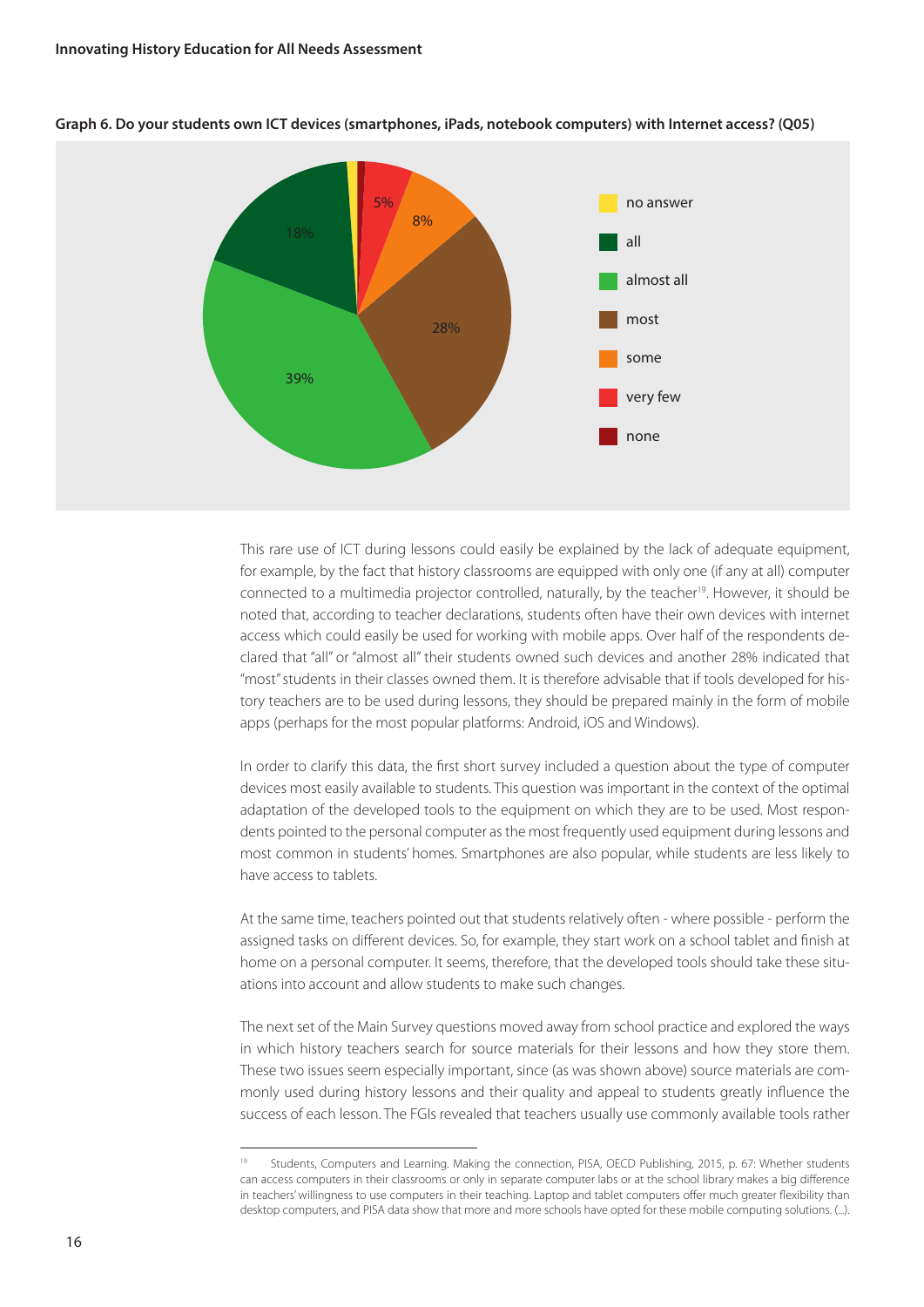than those dedicated to teachers in general or to history teachers in particular. According to the survey data, while searching for lesson materials, teachers use mainly the easiest, but at the same time the most useful tools such as internet search engines and Google tools - this is how 47% of respondents start their search. A much smaller group (28%) starts with their own archives. From the point of view of the study objective, the group of teachers who start their query with opening their favourite website is the most significant discovery. This group is relatively large, it includes almost a quarter of teachers. It seems that they are the most promising target group for the ICT tools to be developed within the IHEA project. Encouraging these teachers to switch to the new ICT teaching tools website would probably be successful.

![](_page_16_Figure_2.jpeg)

**Graph 7. Where do you usually start looking for source materials? (Q06)**

Teachers, asked in one of the short surveys about key problems related to the use of online sources collections, pointed to quite diverse issues. First of all, it seems that the most useful sources collections are local (national) sources, which contain sources closely related to the history of the region and which are created or described in a language the students use to communicate with the teacher on a daily basis. Therefore, some teachers pointed out that the biggest problem with online sources collections remains the lack of a source database with their country's history. On the other hand, when using sites presenting sources covering a wider area - especially those of an international nature – the biggest problems concerned the language. It seems that this problem affects - depending on the country - both teachers and students. In the case of the latter, an additional limitation is the inadequacy of the level of the linguistic content of materials devoted to a given issue to the age of the students. Therefore, when preparing a similar sources database for teachers, it would be reasonable to differentiate the materials with regard to the level of the students' language proficiency. So that a given issue could be discussed in different countries with students of all ages (according to the local model, the core curriculum or teaching itinerary).

It should also be noted that teachers often have difficulty in finding materials that are actually useful in teaching. For example, it is difficult for them to find sources showing similar events in different parts of Europe. Sometimes, in the flood of materials, really important or simply very interesting sources are lost. A solution to these problems could be tagging the materials with labels indicating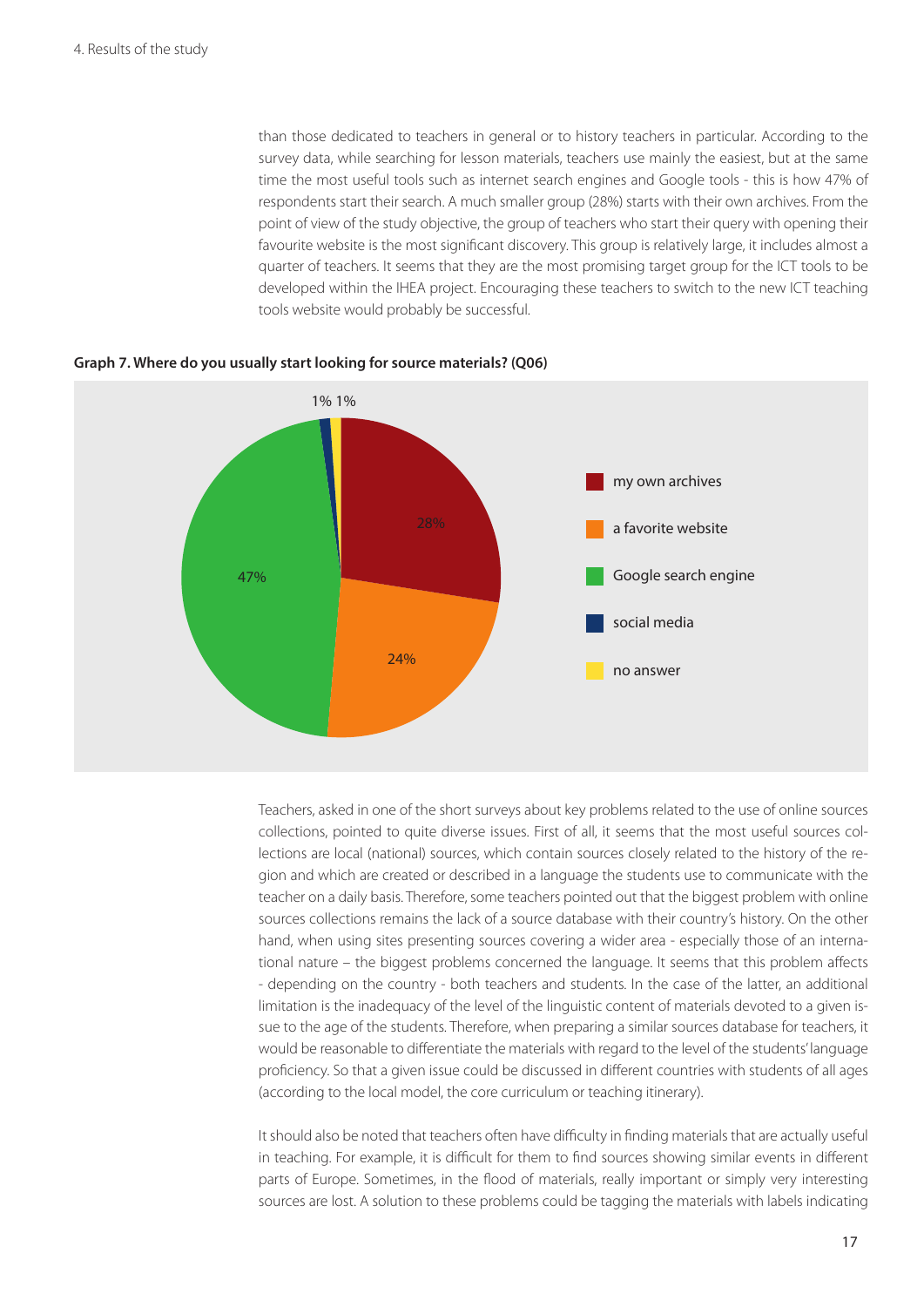not only their subject matter, but also their origins and language level (on a scale from A1 to C2). In addition, it is worthwhile to include both lesser known sources, as well canonical sources in particular databases.

The large number of source materials used by history teachers requires, at least to some extent, their storage in a way that facilitates finding relevant information and the effective use of gathered material. Here teachers declare the use of rather traditional forms of saving data. As many as 67% of the respondents save materials found on-line to the hard drive, a visibly smaller group (17%) save them to a cloud. This issue also appeared during the FGIs. However, the data from the survey demonstrated that the scale of using cloud storage is rather small.

![](_page_17_Figure_3.jpeg)

**Graph 8. How do you archive source materials? (Q07)**

These responses can be used for designing ICT tools for teachers in two ways. Firstly, the process of importing source materials into the tools should be simplified. Secondly, the source material database for these tools should be kept to a minimum, since teachers would probably prefer their own materials aligned with their core curricula, and matching their style of teaching and lesson organisation.

The general picture of survey respondents' proficiency in using on-line tools can be completed by the graph below showing which apps they use most frequently. The fact that over half of the respondents use social media means that the tools developed in the project should allow users to log in using their social media accounts (simplified registration process, easy sharing of content between students and teachers or exchanging good practice between teachers).<sup>20</sup> On the other hand, the popularity of applications designed for preparing materials of different types (texts, images, video) indicates that teachers should not have problems using the corresponding functions of the tools developed within the project (they should easily manage to perform simple tasks, such as

The Horizon Report Europe: 2014 Schools Edition examines trends, challenges, and technologies for their potential impact on and use in teaching, learning, and creative inquiry, 2014, p. 10: For schools, social media provides a way to encourage feedback and suggestions, even as it enables two-way dialogues between students, parents, teachers, and the institution that are less formal than other means.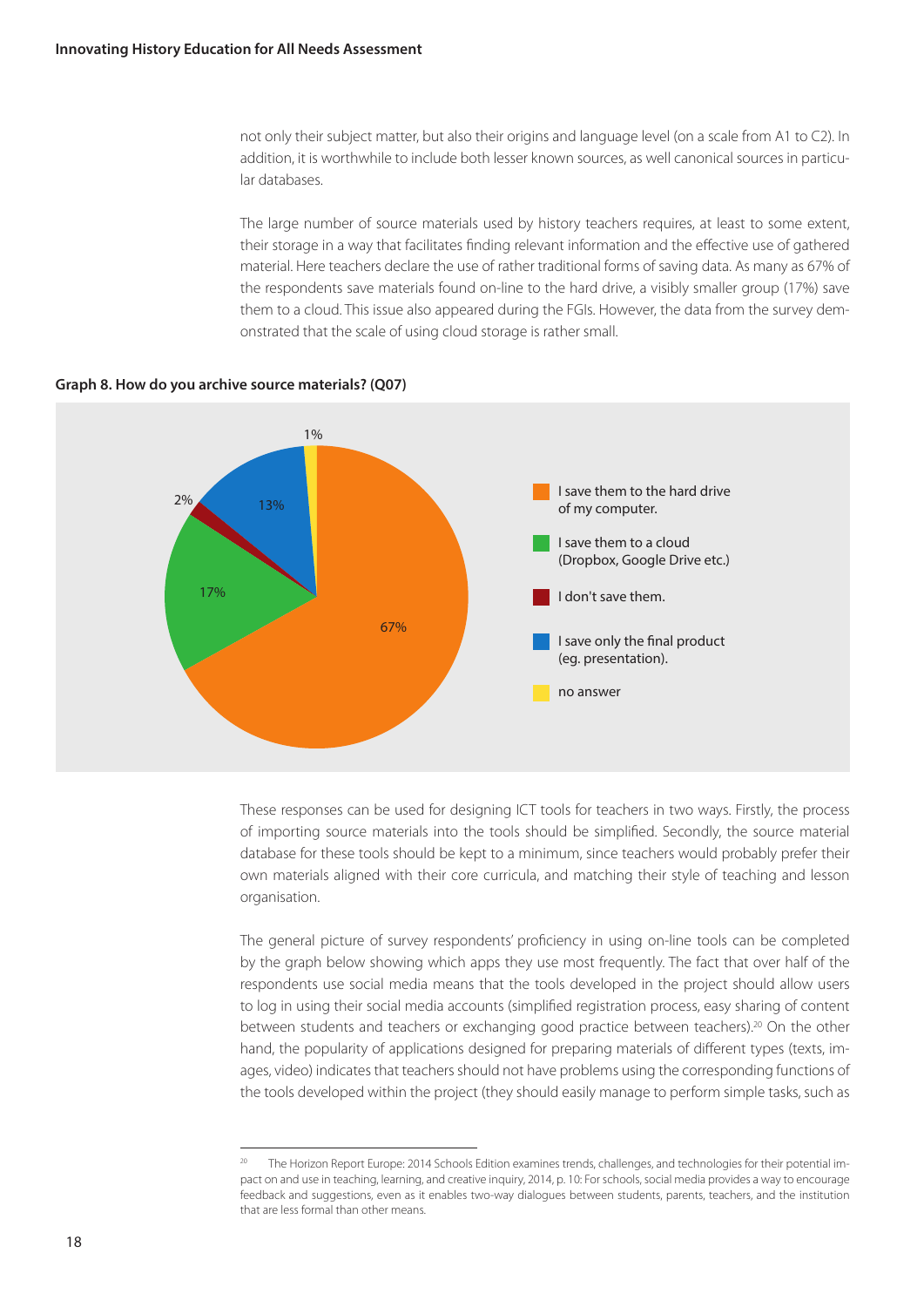scaling iconographic materials to appropriate size, editing texts, etc.).<sup>21</sup> This familiarity with popular web apps should also help move their working environment from their own computer (which, as was shown earlier, still dominates) to on-line.

![](_page_18_Figure_2.jpeg)

![](_page_18_Figure_3.jpeg)

Summing up this part of the report, it should be noted that computers are commonly used by teachers, but more often at home than in the classroom environment. However, lack of classroom use is not caused by the lack of equipment, which is available in most schools, but, rather, psychological and technological barriers. Two possible strategies for creating new tools for teachers emerge: either developing better tools for working at home, which would, at the very least, expand the scale of their use; or creating applications which would help overcome the observed reservations towards using ICT in the classroom and encourage teachers to be more confident users.

This second strategy could also involve encouraging history teachers to include the development of students' ICT skills into the sphere of their interest. Currently history teachers do not seem to be actively engaged in developing these skills and in view of contemporary cultural changes this may soon become necessary. The applications should therefore support the development of not only skills related to history education but also the skills related to working with new technologies.

Based on the collected data there are several other suggestions for authors/designers of the ICT tools to be developed within the project. The interviewed teachers commonly use social media, so, as it was stated above, it is advisable to integrate the new tools with social media in order to facilitate exchange of ideas and good practice between users. The enormous popularity of the generic tools for searching and archiving source materials may mean that it will be difficult to convince students to start using new tools to replace the tools they know and like. Consequently, integration with existing systems (export, import, sharing etc.) is more important than inventing the tools anew.

Teacher ICT skills Evaluation of the Information and Communication Technology (ICT) Knowledge and Skills Levels of Western Australian Government School Teachers, 2013, 20: Item map for ICT competence (skills & knowledge).; But: The Teaching Skills Initiative recognised that there was little point in putting computers in schools unless teachers were trained in their use – ICT in Schools PROMOTING THE QUALITY OF LEARNING. Inspectorate Evaluation Studies, 2008, Dublin [JAKIEŚ STRONY?].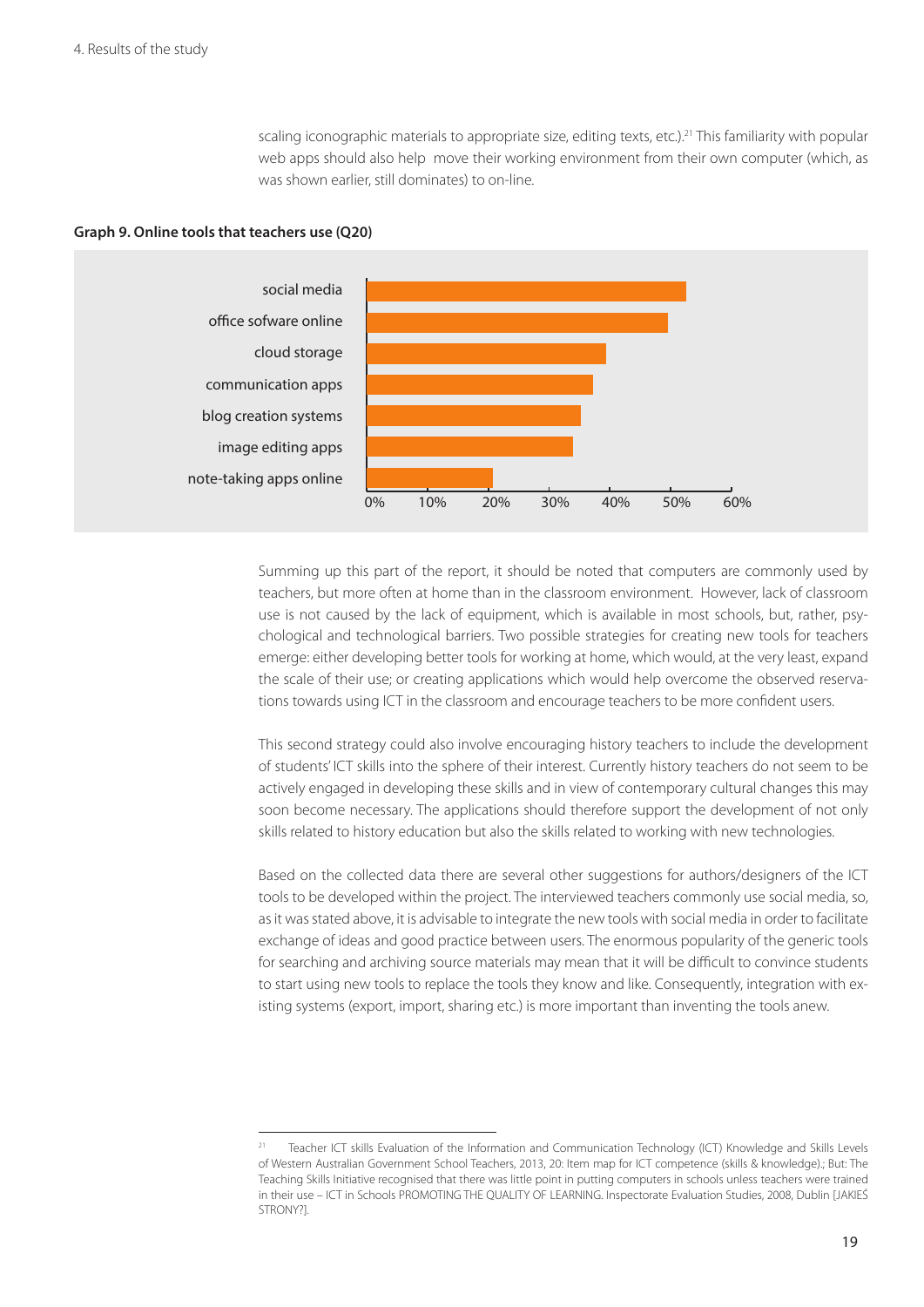# **4.3. Correlations between questions from the first and second group**

The data collected in the main survey were subjected to statistical analysis in order to explore correlations between responses to particular questions.

The analysis was performed using SOFAStats 1.4.5<sup>22</sup>, a statistical package based on the well-known and widely used SciPy Python library<sup>23</sup>. Because of the low precision of measurement (ordinal scale) and relatively limited number of observations, the strength of the relationship between the values of variables for questions 1-5, 8-16 and 19 was determined using Spearman's rank correlation coefficient .

The analysis consisted in generating scatterplots which enabled visual assessment of the relationship between variables, calculating p-value which helps to define the statistical significance of the relationship and calculating the strength of the relationship - R interpreted according to the following scale.

0.00-0.19 "very weak" 0.20-0.39 "weak" 0.40-0.59 "moderate" 0.60-0.79 "strong" 0.80-1.0 "very strong"

In the case of questions1-5, 8-16 and 19, observations were ranked in the following way:

| Questions 1-4, 8-16 |  |
|---------------------|--|
|---------------------|--|

| value for the variable | rank |
|------------------------|------|
| never                  |      |
| seldom                 | 2    |
| sometimes              | 3    |
| often                  | 4    |
| always                 | 5    |

<sup>&</sup>lt;sup>22</sup> http://www.sofastatistics.com/home.php<br><sup>23</sup> https://www.scipy.org/

https://www.scipy.org/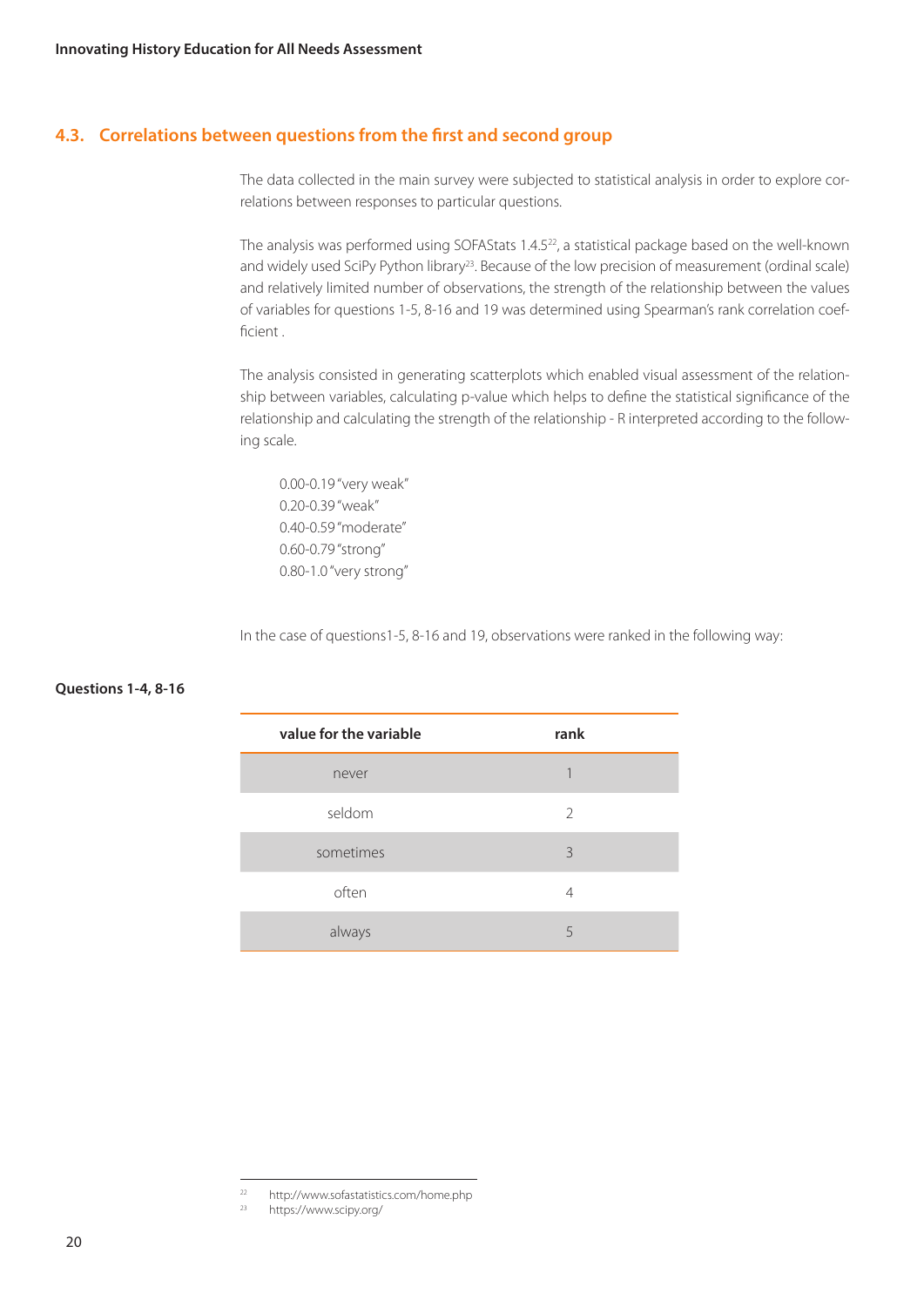## **Questions 5, 19**

| value for the variable | rank |
|------------------------|------|
| none                   | 1    |
| very few               | 2    |
| some                   | 3    |
| most                   | 4    |
| almost all             | 5    |
| all                    | 6    |

These analyses revealed strong relationships between the responses given by teachers in two groups of questions. The first concerned the frequency of using computers by the respondents and their students and the second concerned the use of different source materials during lessons. The observed correlations have rather intuitive character. The clearest relationships were observed between the frequency of using computers for lesson preparation by teachers and their willingness to use ICT equipment during lessons (see graph 10). Also, the more often teachers use computers in the classroom, the more often their students do (see graph 11). In other words, both physical availability of computers and the level of teacher proficiency in using ICT equipment are directly related to the use of these devices by students.<sup>24</sup>

<sup>24</sup> Survey of Schools: ICT in Education; https://ec.europa.eu/digital-agenda/sites/digital-agenda/files/KK-31-13-401-EN-N. pdf, p. 14:The Survey shows indeed that students have the highest frequency of ICT use during lessons when they are taught by teachers with high confidence in their own ICT operational a On average across the EU countries covered by the Survey, between 20–25% of students are taught by digitally confident and supportive teachers having high access to ICT and facing low obstacles to their use at school. p. 103.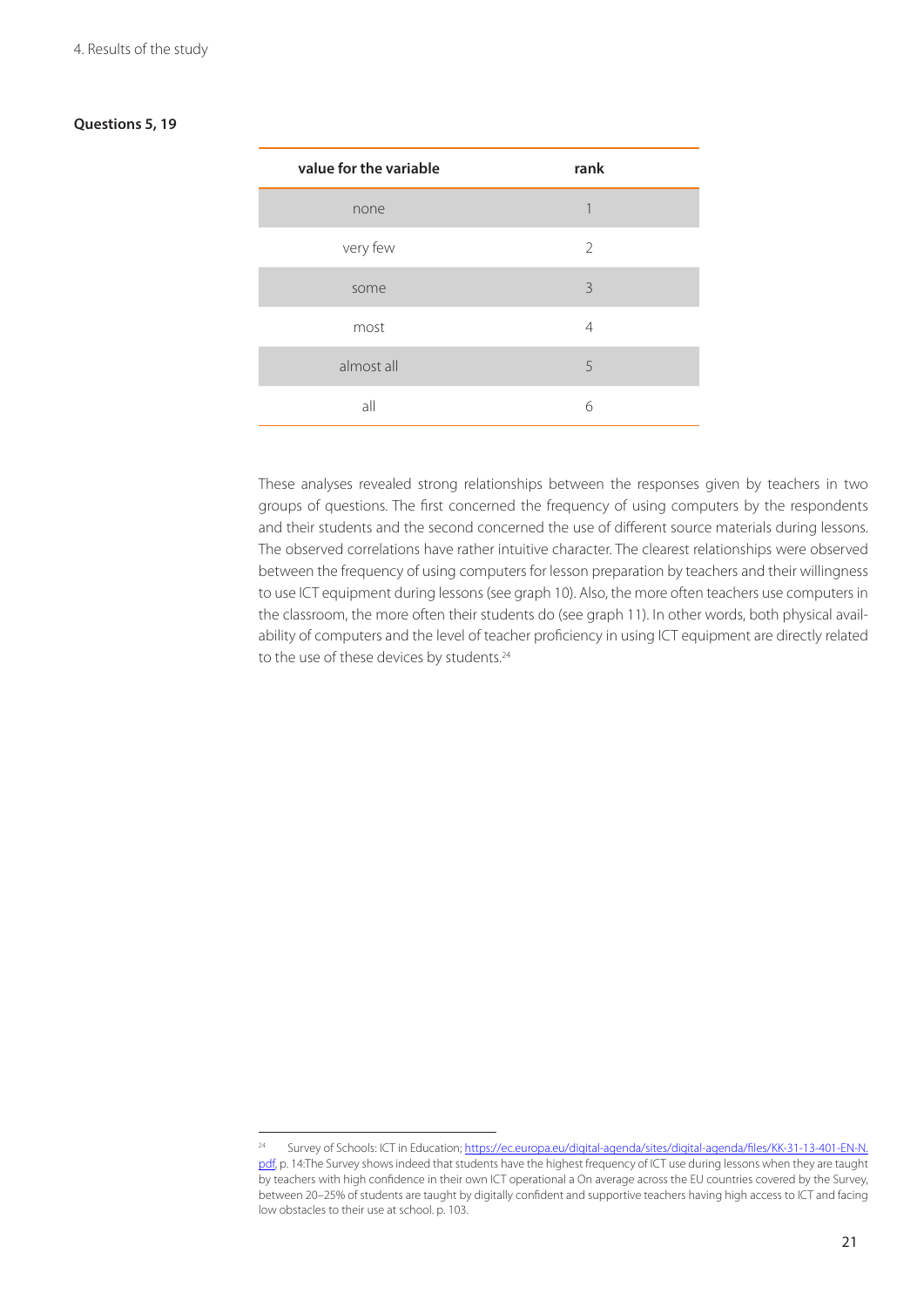#### **Graph 10. Correlation between Q02 and Q01**

![](_page_21_Figure_2.jpeg)

p-value: < 0.001 Spearman's R statistic: 0.506

#### **Graph 11. Correlation between Q03 and Q02**

![](_page_21_Figure_5.jpeg)

p-value: < 0.001 Spearman's R statistic: 0.54

If we compare the responses concerning the frequency of using source materials, we can observe a similarly strong relationship. The strong correlations between these data clearly show that teachers who focus on working with primary sources make an effort to develop their students' skills beyond textual analysis; they work with maps or visual sources. At the same time, written sources are most frequently used by teachers who focus on comparing materials, writing essays or doing simple primary source analysis with their students.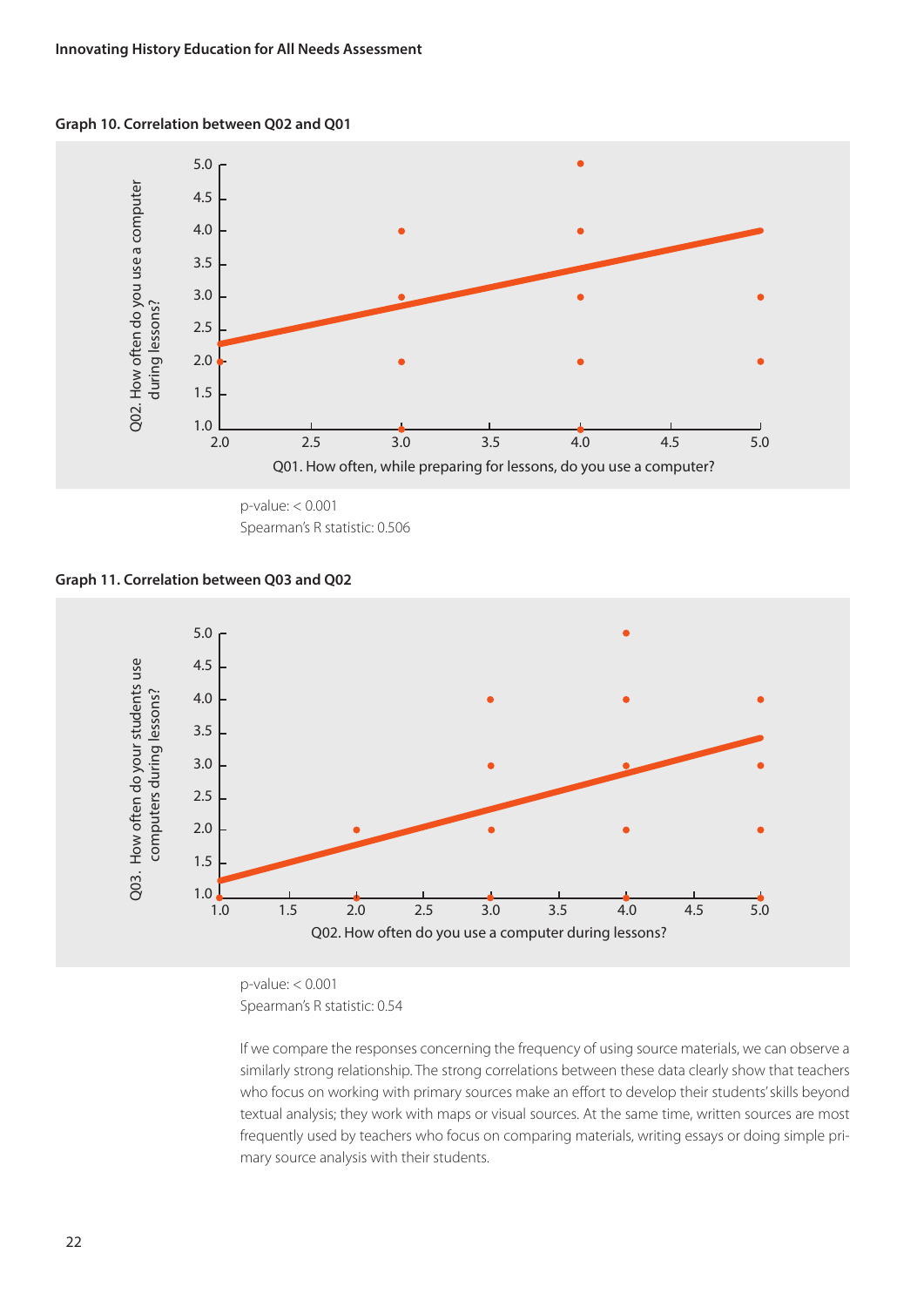#### **Table 1. Correlations between questions concerning the use of different materials**

|                                                                                              |     | How often, during your lessons<br>do you analyse writen sources<br>with your students? | How often, during your lessons<br>do you analyse maps with your<br>students? | How often, during your lessons<br>do students compare sources? | How often, during your lessons<br>do you analyse iconographic<br>sources with your students? | How often, during your lessons<br>historical chronology (dates)?<br>do you focus on teaching | information in primary sources?<br>lessons do students look for<br>How often, during your | How often, during your lessons<br>do studentswrite essays? |
|----------------------------------------------------------------------------------------------|-----|----------------------------------------------------------------------------------------|------------------------------------------------------------------------------|----------------------------------------------------------------|----------------------------------------------------------------------------------------------|----------------------------------------------------------------------------------------------|-------------------------------------------------------------------------------------------|------------------------------------------------------------|
|                                                                                              |     | Q8                                                                                     | Q9                                                                           | Q10                                                            | Q11                                                                                          | Q12                                                                                          | Q13                                                                                       | Q14                                                        |
| How often, during your lessons<br>do you analyse writen sources<br>with your students?       | Q8  | $\mathsf X$                                                                            | 0,467                                                                        | 0,605                                                          | 0,499                                                                                        | 0,35                                                                                         | 0,467                                                                                     | 0,444                                                      |
| How often, during your lessons<br>do you analyse maps with your<br>students?                 | Q9  | 0,467                                                                                  | X                                                                            | 0,498                                                          | 0,529                                                                                        | 0,416                                                                                        | 0,498                                                                                     | 0,29                                                       |
| How often, during your lessons<br>do students compare sources?                               | Q10 | 0,605                                                                                  | 0,498                                                                        | $\times$                                                       | 0,537                                                                                        | 0,43                                                                                         | 0,591                                                                                     | 0,392                                                      |
| How often, during your lessons<br>do you analyse iconographic<br>sources with your students? | Q11 | 0,499                                                                                  | 0,529                                                                        | 0,537                                                          | X                                                                                            | 0,226                                                                                        | 0,362                                                                                     | 0,358                                                      |
| How often, during your lessons<br>do you focus on teaching<br>historical chronology (dates)? | Q12 | 0,35                                                                                   | 0,416                                                                        | 0,43                                                           | 0,226                                                                                        | $\times$                                                                                     | 0,33                                                                                      | 0,31                                                       |
| How often, during your lessons<br>do students look for information<br>in primary sources?    | Q13 | 0,467                                                                                  | 0,498                                                                        | 0,591                                                          | 0,362                                                                                        |                                                                                              | X                                                                                         | 0,351                                                      |
| How often, during your lessons<br>do studentswrite essays?                                   | Q14 | 0,444                                                                                  | 0,29                                                                         | 0,392                                                          | 0,358                                                                                        | 0,31                                                                                         | 0,351                                                                                     | X                                                          |

*green - strong correlation; orange - moderate correlation; yellow - weak correlation*

The strongest correlation was observed between the question concerning the frequency of analysing written sources and the question concerning the frequency of making comparisons between sources. The correlation between the frequency of looking for information in primary sources and comparing sources is almost equally strong. Therefore, it seems advisable to develop ICT tools that would support teachers in doing all these things at once; analysing written sources by looking for information and comparing the collected data with other sources.

Interestingly, this model of teaching that is focused on working with sources is not directly or clearly related to the frequency of using computers at home or in school by teachers. The table below explicitly demonstrates that the presence of ICT during history lessons still depends more on the availability of equipment and the competencies or attitude of teachers than their teaching methods or objectives.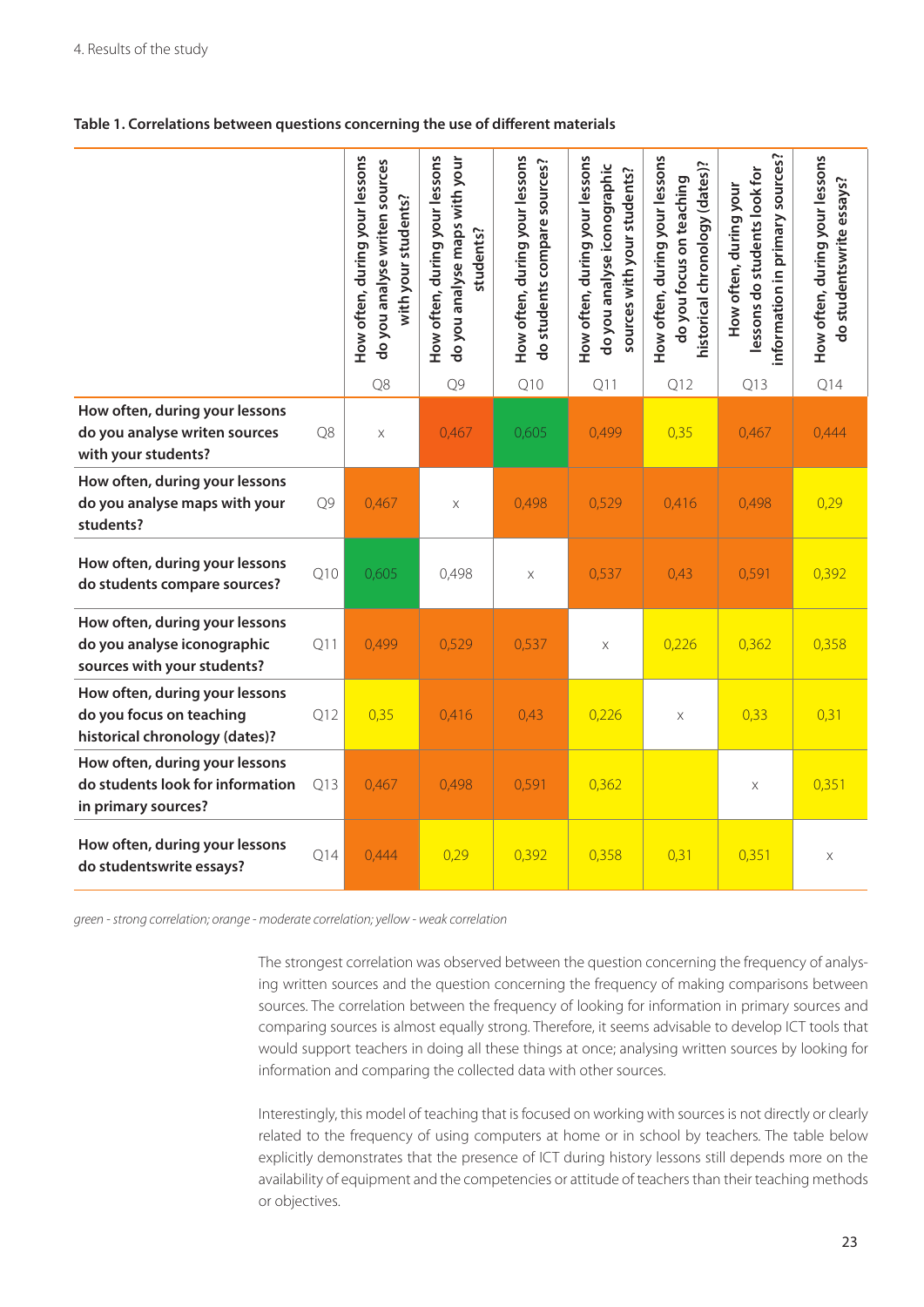**Table 2. Correlations between the questions concerning the frequency of using computers and working with different materials** 

|                                                                                                       | Q01. How often, while preparing for<br>lessons, do you use a computer? | Q02. How often do you use a<br>computer during lessons? |
|-------------------------------------------------------------------------------------------------------|------------------------------------------------------------------------|---------------------------------------------------------|
| Q02. How often do you use a<br>computer during lessons?                                               | $p$ -value: < 0.001<br>Spearman's R statistic: 0.54                    | X                                                       |
| Q03. How often do your students use<br>computers during lessons?                                      | $p$ -value: < 0.001<br>Spearman's R statistic: 0.266                   | $p$ -value: < 0.001<br>Spearman's R statistic: 0.506    |
| Q04. How often do your students<br>use computers while preparing for<br>lessons?                      | $p$ -value: < 0.001<br>Spearman's R statistic: 0.253                   | $p$ -value: < 0.001<br>Spearman's R statistic: 0.265    |
| Q05. Do your students own ICT<br>devices (smartphones, ipads,<br>notebook computers) with internet?   | $p$ -value: < $0.001$<br>Spearman's R statistic: 0.282                 | $p$ -value: < 0.001<br>Spearman's R statistic: 0.254    |
| Q08 How often during your lessons<br>do you analyse written sources with<br>your students?            | $p$ -value: < 0.001<br>Spearman's R statistic: 0.259                   | p-value: 0.079<br>Spearman's R statistic: 0.115         |
| Q09 how often during your lessons,<br>do you analyse maps with your<br>students?                      | p-value: 0.002<br>Spearman's R statistic: 0.203                        | p-value: 0.020<br>Spearman's R statistic: 0.154         |
| Q10. How often during your lessons,<br>do students compare sources?                                   | $p$ -value: < 0.001<br>Spearman's R statistic: 0.263                   | $p$ -value: < 0.001<br>Spearman's R statistic: 0.291    |
| Q11. How often during your lessons,<br>do you analyse iconographic sources<br>with your students?     | $p$ -value: < 0.001<br>Spearman's R statistic: 0.25                    | p-value: 0.003<br>Spearman's R statistic: 0.194         |
| Q12. How often during your lessons,<br>do you focus on teaching historical<br>chronology (dates)?     | p-value: 0.001<br>Spearman's R statistic: 0.213                        | p-value: 0.009<br>Spearman's R statistic: 0.171         |
| Q13. How often during your lessons,<br>do students look for information in<br>primary sources?        | $p$ -value: < $0.001$<br>Spearman's R statistic: 0.22                  | $p$ -value: < 0.001<br>Spearman's R statistic: 0.302    |
| Q14. How often during your lessons,<br>do students write essays?                                      | p-value: 0.002<br>Spearman's R statistic: 0.203                        | p-value: 0.018<br>Spearman's R statistic: 0.157         |
| Q15. How often during lessons,<br>do you and your students look for<br>relationships between the dis? | p-value: 0.029<br>Spearman's R statistic: 0.144                        | p-value: 0.002<br>Spearman's R statistic: 0.199         |
| Q16. How often do you use project<br>based learning?                                                  | $p$ -value: < 0.001<br>Spearman's R statistic: 0.271                   | $p$ -value: < 0.001<br>Spearman's R statistic: 0.363    |
| Q23. Work experience (years)                                                                          | p-value: 0.094<br>Spearman's R statistic: 0.111                        | p-value: 0.179<br>Spearman's R statistic: 0.089         |

*orange moderate correlation; yellow - weak correlation; grey - very weak correlation*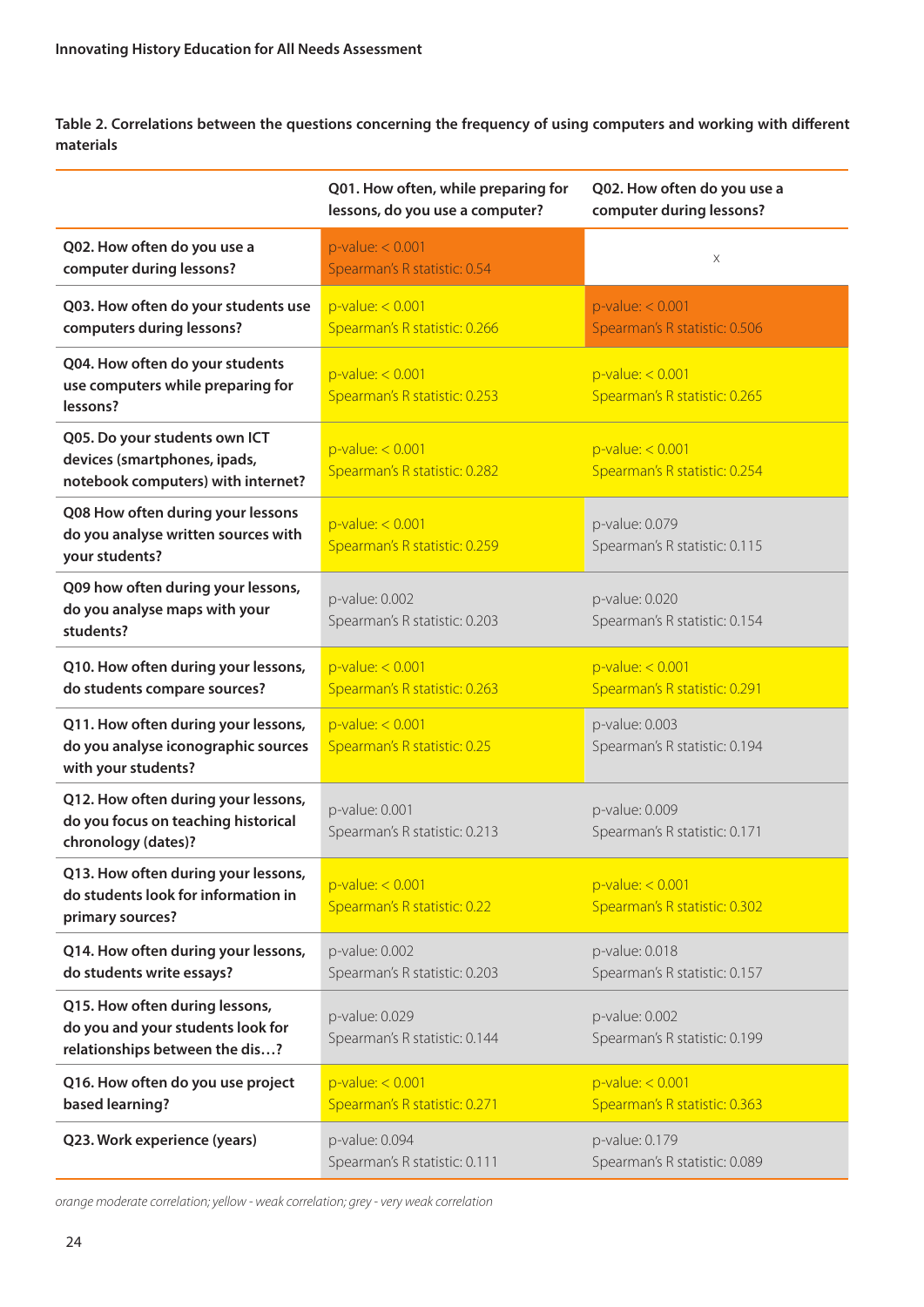# **4.4. Content, languages, online feedback and biggest challenges**

The last part of the report focuses on analysing several loosely-related questions included in the main survey and the short surveys, which seem to be important for a future developer of ICT tools for history teachers. We shall start with the preferred topics to be included in the materials designed for the tools and the findings relating to the preferred languages of the tools. We shall then discuss the findings related to teachers' feedback provided to students with the use of ICT. The final remarks concern the biggest challenges in everyday teaching practice declared by the survey respondents.

# **Content**

The topics covered during history lessons in the majority or all EU countries were a matter of interest in both the FGIs and in the main survey. The participants of the FGIs pointed to two chronological areas covered in the vast majority of the countries: antiquity and modernity. The topics discussed during lessons were related to the culture of Ancient Greece and World War II (in particular the Holocaust and totalitarian regimes). The main survey approached the issue from a quantitative perspective.

The topics discussed during lessons were closely related to local traditions and prevailing national narratives. The core curriculum also plays a key role, because, depending on the country, it requires teachers to cover certain topics or allows for autonomy in this respect. As a result, the responses to the question concerning the topics discussed during lessons can easily be distorted if respondents of some nationalities are overrepresented. This happened in the main survey. As was mentioned before, the respondents included the highest number of history teachers from Greece and Macedonia (104 and 26, respectively) This could significantly influence the results for the question concerning Ancient Greece, naturally more present in the historical narratives of these two countries. Therefore, we decided to present responses to these questions in two versions; in full and excluding teachers from Greece and Macedonia. The change in the frequency of responses demonstrating the popularity of some topics, not only Ancient Greece, but also the Industrial Revolution or the Enlightenment confirmed the validity of this approach. After removing the Greek and Macedonian teachers from the sample the popularity of these topics decreased.

![](_page_24_Figure_6.jpeg)

**Graph 12. Topics the teachers discuss with students in more detail (Q17)**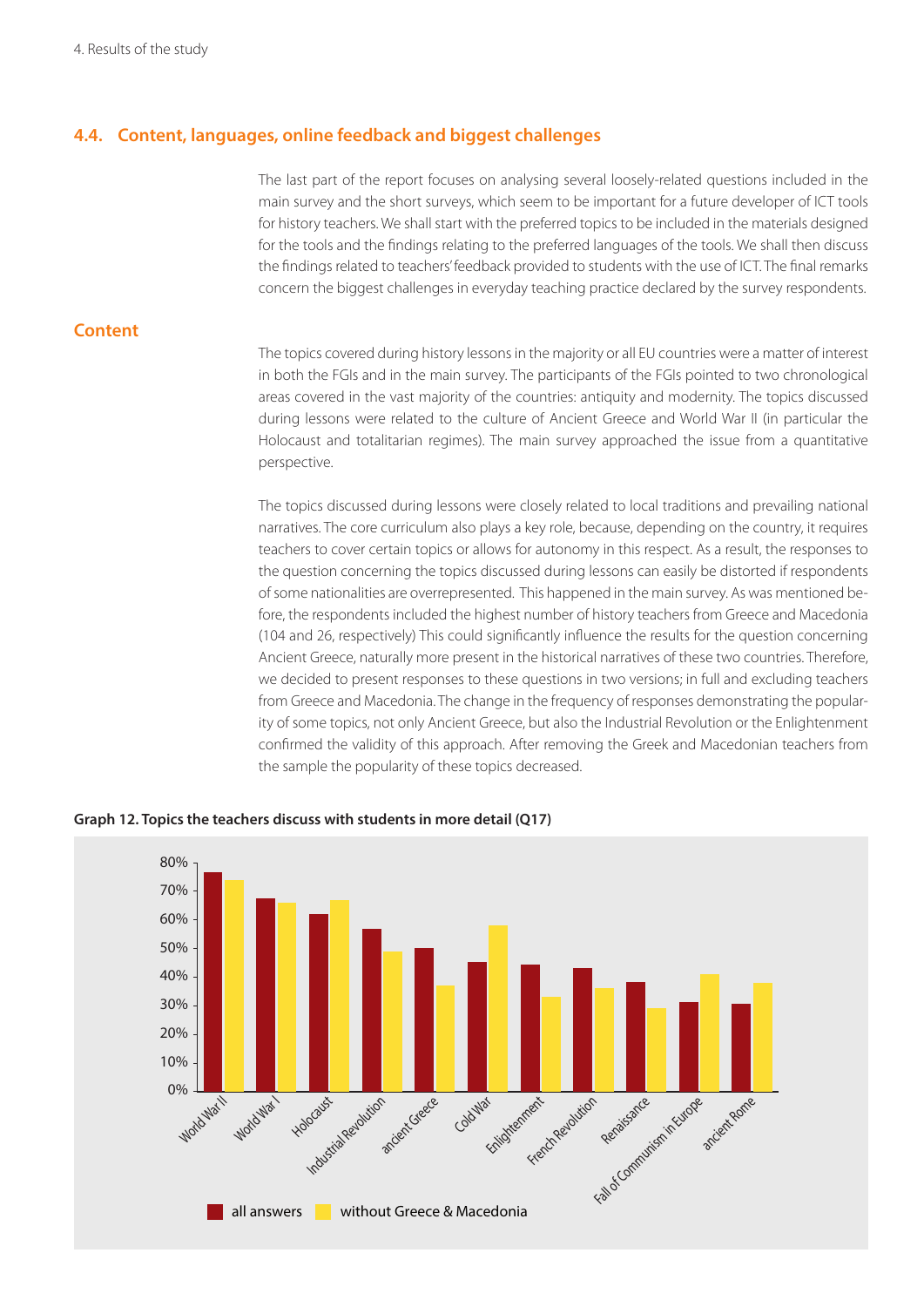It seems that if the sample materials developed for the ICT tools are to be universally useful across Europe, they should cover topics related mainly to World War I and II. In the case of WWII, the most frequently mentioned topic was the Holocaust. It seems that materials concerning this topic should be included in the first set of sample materials to be used for demonstration.

Materials related to the Industrial Revolution, the Cold War and Ancient Greece should be next in line. Other topics, selected by lower number of respondents were the Enlightenment, the French Revolution, the Renaissance, the Fall of Communism and Ancient Rome. It is worth noting that the last two topics increased in popularity after removing Greek and Macedonian responses from the data.

The second short survey was intended to provide, among other things, more detailed information on the topics that should be covered in the primary sources included in the developed tools. Respondents were asked to indicate three topics they would like to have sources to within the source collections. Their answers allow us to formulate more accurate conclusions on this subject. First of all, in the case of these data, the 20th and 19th century, as well as antiquity, were indicated as the most popular periods.

Exemplary topics are not always precise. Many of them focus on national history. Even if the topic sounds as if it was related to the history of Europe (like WW1 or WW2), we can assume that teachers need sources that present the national perspective (as in the case of Norway presented below). However, the list of specific subjects provided by the respondents could be categorised as follows:

#### **20th century:**

- **ideologies and totalitarian regimes in Europe (answers like: the totalitarian regimes in Europe;** totalitarianism; life in Germany during Hitler's reign; ideologies; political ideologies)
- World War I (answers like: the Second World War; WW I; about world war; War and Post-war sources; wars in the 20th century; first and second world war)
- World War II (answers like: the First World War; WW1; WW II, about world war; wars in the 20th century; first and second world war)
- **the Cold War (answers like: an outside view of Norway after the second world war; the Cold war;** cold war)

Other responses: Israel/Palestine conflict; Russian revolution; decolonization; post 1990-history.

#### **19th century:**

- **Industrial revolution (answers like: industrialization, Industrial revolution; Industrial revolution)**
- **Political history of the 19th century (answers like: Napoleon Bonaparte in France; Napoleonic** wars; Maps of borders; Balkan states (Bulgaria, Serbia, Greece and Albania); the Berlin Congress 1878)
- **Imperialism and colonialism (answers like: imperialism, colony and Victorian Times)**

Other answers: Maps of borders; nationalism; Russification and Germanization in Poland, Polish uprisings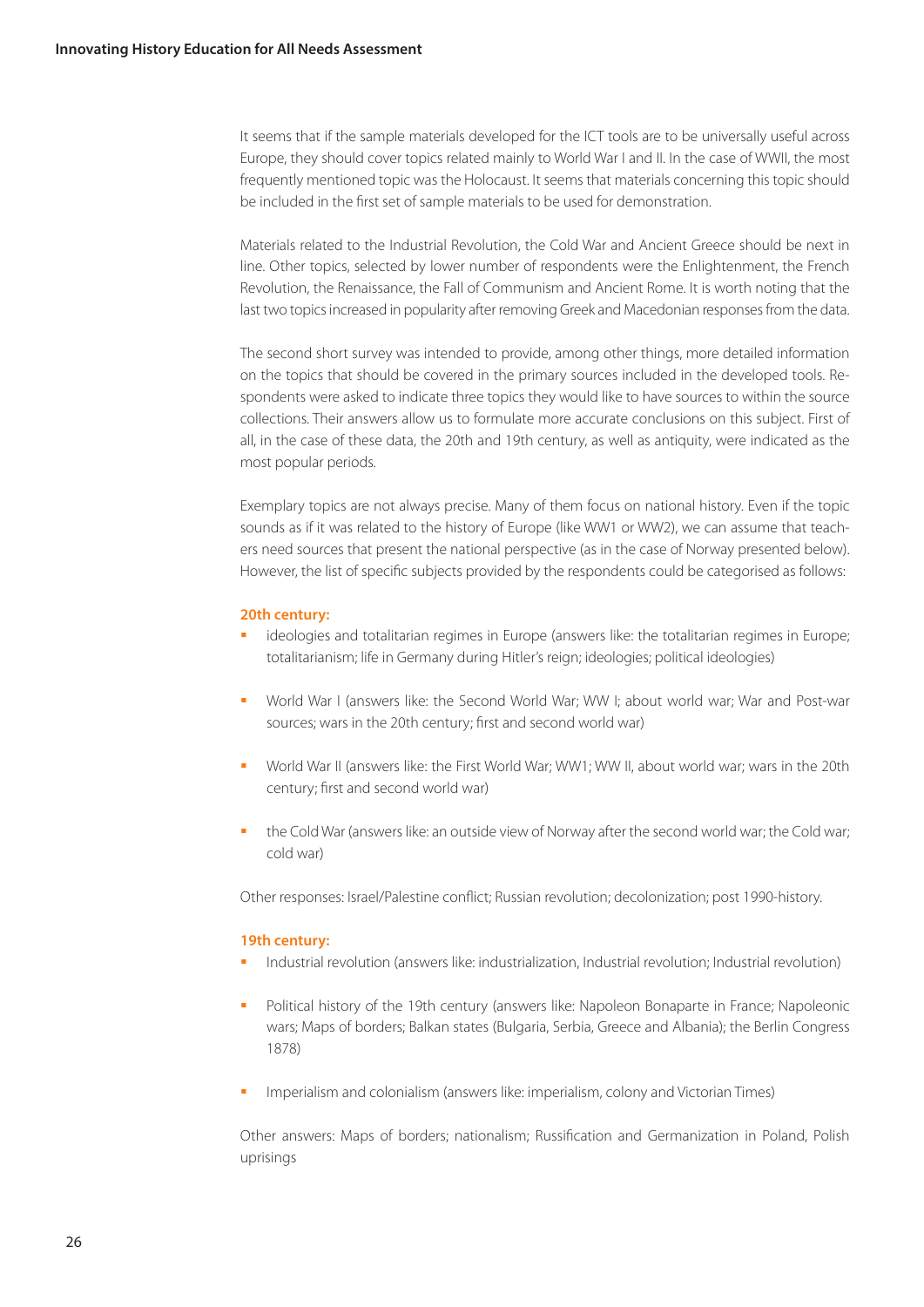It seems that in the case of the19th century, it would be useful to develop materials concerning the political situation based on historical maps.

#### **Antiquity:**

- History of Rome (answers like: Foundation of Rome; Punic wars; life in the Roman Republic; Romanization, the fall of Roman Empire; antiquity and citizenship; Greece and Rome - culture)
- Ancient culture (answers like: culture and philosophy of ancient Greece, Greek and Roman culture; Ancient Egypt)
- Citizenship in antiquity (answers like: Democracy in Athens; antiquity and citizenship)

Other answers: Hellenism; Macedonia in the time of Alexander the Great.

Other popular topics from other periods include: the Crusades; the French Revolution and the Enlightenment.

In the second short survey, teachers also answered the question about the number of sources that should be included in a given source collection, so that it would actually be useful and easy to use during the lesson. They believe it should be no more than 10, but not less than 5 sources. Such a number would allow teachers to select the sources and at the same time not to lose the general overview of the topic. On the other hand, teachers seem to need not only the sources, which are recognized as crucial for the subject, but also a wide range of different sources which present different aspects of the analysed problem. Another important aspect stressed by the teachers was the possibility of choosing sources most suitable for a specific context (age, local conditions, language etc.).

At the same time, it should be emphasised that a greater variety of topics and historical periods would encourage wider use of the ICT tools developed within the project

#### **Language**

Another issue important from the perspective of material development for use in EU countries is the language in which they should be published. The fundamental question to be answered by the developers of the tools is whether they should be addressed principally to people with sufficient command of English or rather designed with various language versions in mind.25 To establish the level of potential language barriers in the first case, the respondents were asked to describe their students' level of English language skills (more precisely, the English language skills of the oldest students they taught). The responses are presented on the graph below.

<sup>25</sup> The Horizon Report Europe: 2014 Schools Edition examines trends, challenges, and technologies for their potential impact on and use in teaching, learning, and creative inquiry, 2014, p. 26–27.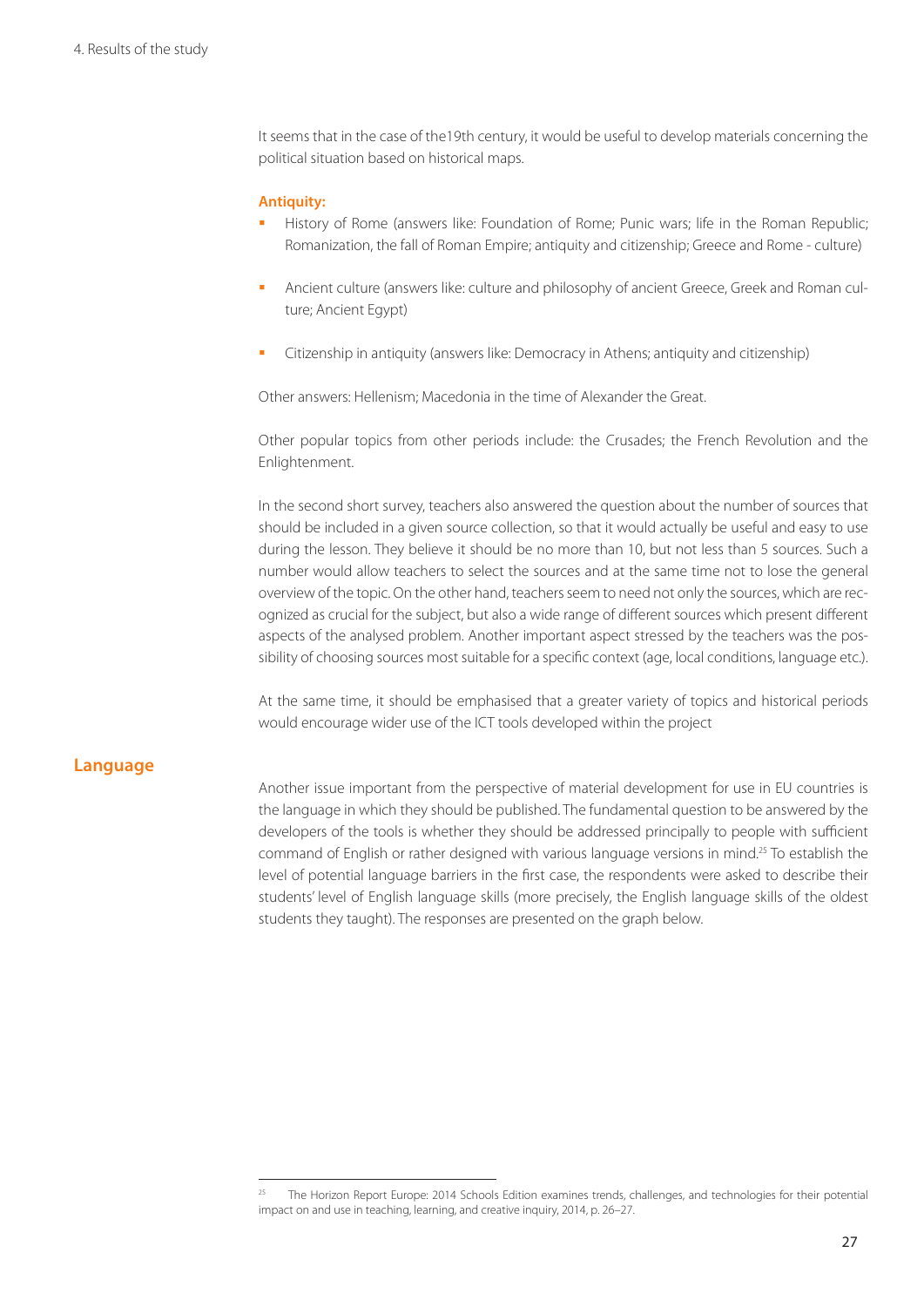![](_page_27_Figure_1.jpeg)

#### **Graph 13. Students language abilities (Q19: Would the students you teach be able to read and understand a text in English?)**

It is worth noting that, as expected, students' language skills were explicitly related to their age. It seems that only students aged 16 and above have sufficient command of English for working with materials in this language. We should, however, keep in mind the fact the teachers' English language proficiency may be another barrier for using English materials. In many of the countries of Eastern and Southern Europe teachers' command of English could be worse than their students. Consequently, using only one language version in the ICT tools may significantly lower their usefulness. It seems that preparing various language options, or the possibility of providing one's own translations by, for example, importing a set of language templates, for the application interface would encourage wider use of the tools by teachers with lower levels of English language skills and potentially enable the development of a source materials and topics database by including countryspecific content.

## **Online feedback**

An interesting problem related to the use of ICT by history teachers is the issue of assessing students' work online. This issue appeared both during the FGI, as well as individual interviews. Also in one of the mini surveys, teachers were asked about ICT-related problems in the context of evaluating student work.

The respondents noted that some ICT tools can facilitate their assessment of students' progress in developing longer, written works, allowing, for example, for a simple comparison of subsequent versions of the work. At the same time, however, teachers see a number of limitations in assessing students' work with online tools. First of all, the preparation of such an assessment - especially if the assessment concerns a longer written work - is extremely time consuming for teachers - much more than the preparation of such feedback in the traditional form. It has been suggested that it is much more convenient to correct such works by hand. In addition, some teachers suggest that a descriptive assessment prepared in this way may not convey all the comments in an appropriate or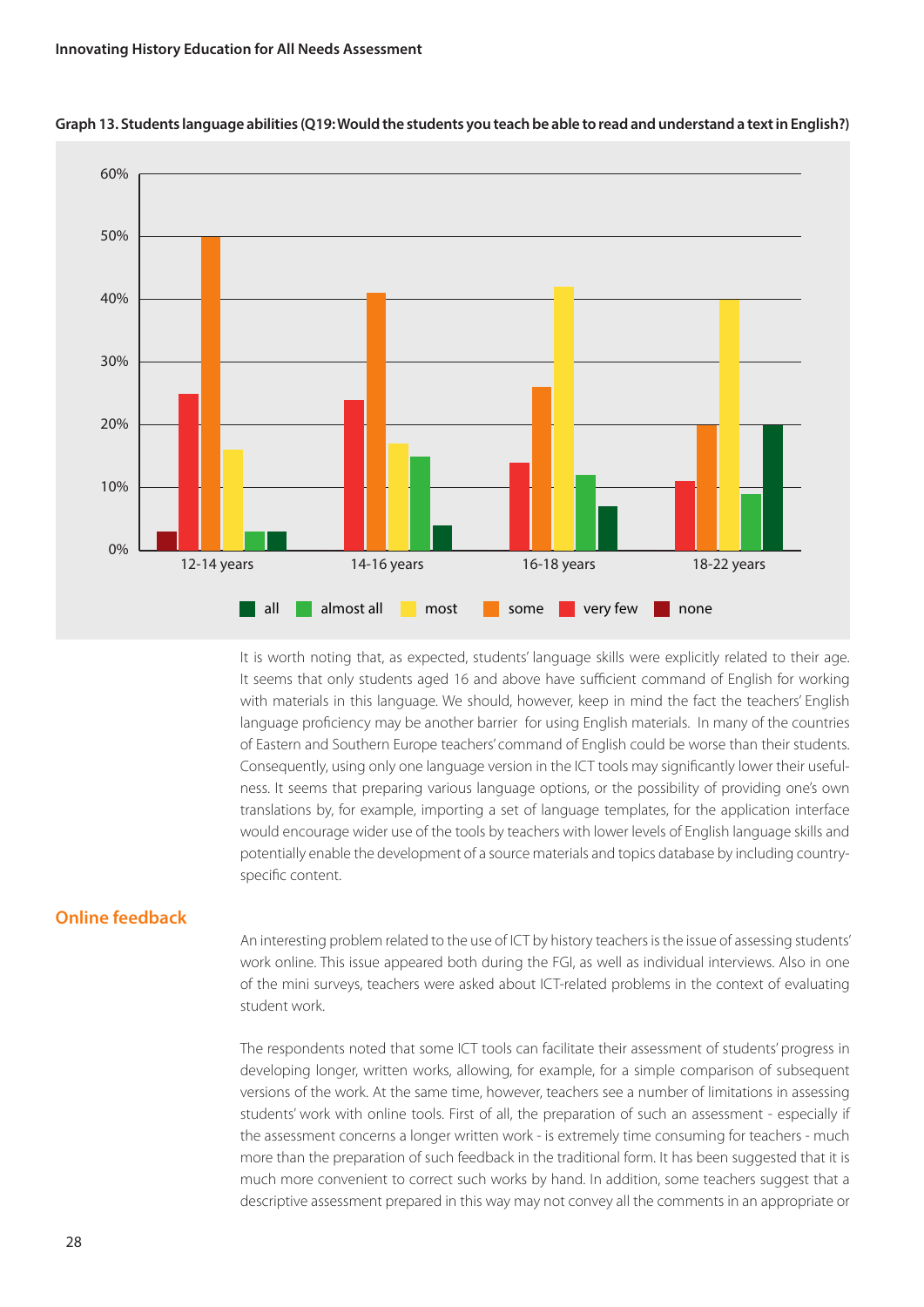unambiguous manner. In their opinion, it is easier to convey guidance or opinions to the students in a direct conversation. Finally, the effectiveness of such contact with students remains a significant issue. Some teachers expressed concern that students may simply not read the evaluation of their work or fail to fully understand the guidance given by the teachers. It should be noted that the last comments also concern feedback provided in the traditional form.

It seems that these difficulties could be overcome with tools that would allow teachers to prepare the evaluation of students' work in an easy and intuitive manner, close to the traditional method of checking students' work

# **Challenges26**

From the perspective of the research objectives, one of the key questions was the biggest challenge respondents meet in their teaching practice. The respondents could select up to three issues from the list. The list was created based on the responses to a corresponding question during the FGIs.

We can distinguish two groups of responses. The first group focused on the issues important for history teaching ("teaching causal thinking" - almost 60%, "setting lesson subject matter within a contemporary context" - approximately 30%) and the second group referred to general issues not limited to history teaching (such as "engaging the whole class" - over 50%, "different levels and needs of students" - nearly 30%).

It seems that the developers of the tools should pay special attention to the needs related specifically to history teaching, especially the challenges connected with teaching causal thinking or setting historical topics within their contemporary context; the importance of which was also stressed during the FGIs.

### **Graph 14. The biggest challanges in teachers professional practice (Q18)**

![](_page_28_Figure_7.jpeg)

Issues related to the teaching of textual source analysis skills (indicated as one of the top challenges) and the teaching of cross-source comparison skills (indicted less frequently) also deserve

<sup>26</sup> The Horizon Report Europe: 2014 Schools Edition examines trends, challenges, and technologies for their potential impact on and use in teaching, learning, and creative inquiry, 2014, p. 2.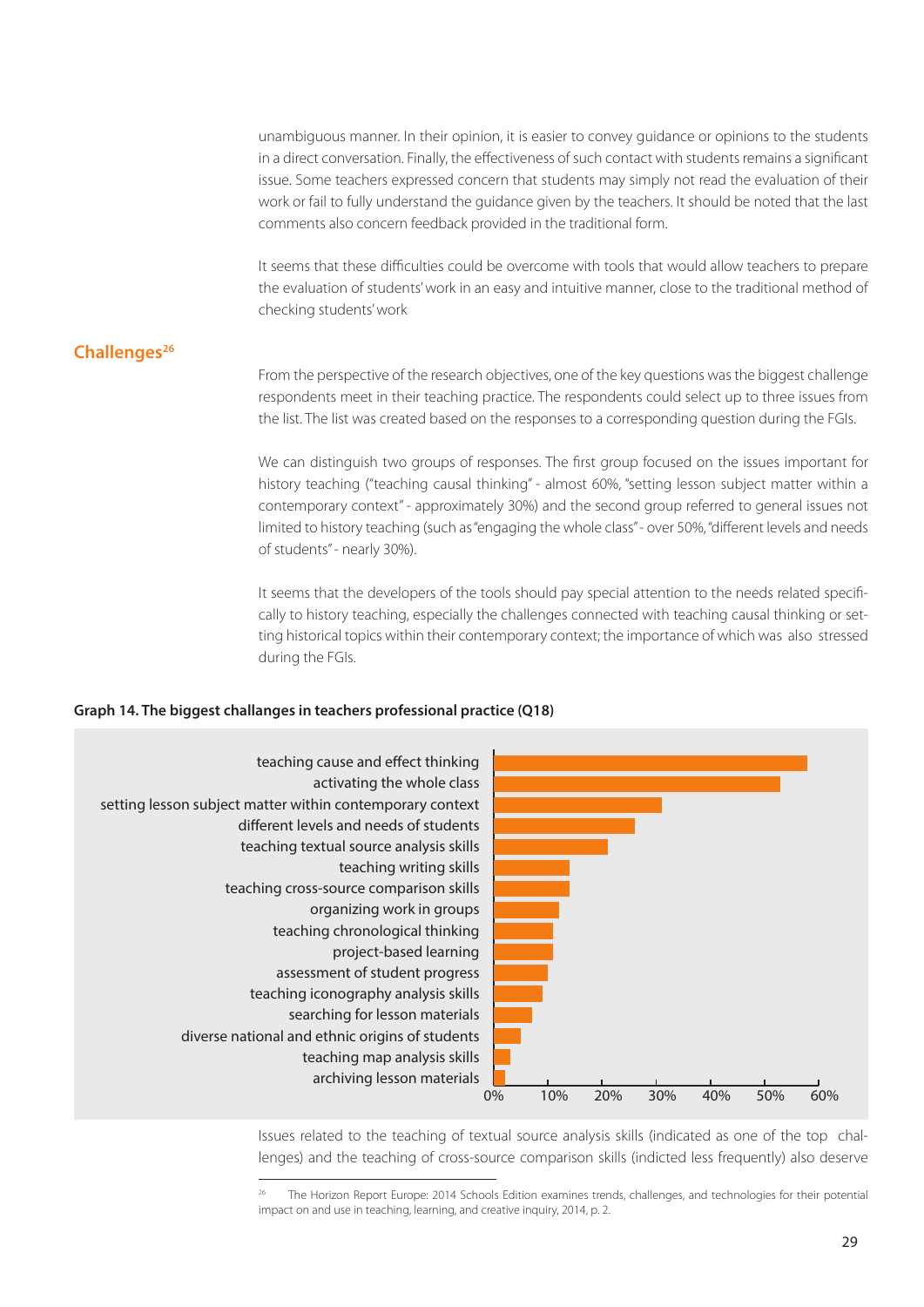special attention. They should be taken into account while preparing materials for teachers; many of them declared that teaching these skills was very important.. Teaching chronological thinking skills was selected by a relatively small number of respondents, even though the participants of the FGIs strongly emphasised students' problems with understanding the concept of time. Therefore, we can assume that if they could select four issues, this would be their fourth choice.

To sum up the issues discussed in this part of the report, it should be underlined that even though most students over 16 should be able to work with texts in English, in order to increase the usefulness of the materials available in the ICT tools they should also be available in other languages.

They should also cover a variety of topics. It seems that materials concerning World Wars I and II would be most popular in many European countries, followed by the topics from Antiquity.

Finally, in terms of needs assessment objectives, the biggest challenges indicated by the respondents are teaching causal reasoning, engaging the whole class, making references to the contemporary context and teaching textual source analysis skills.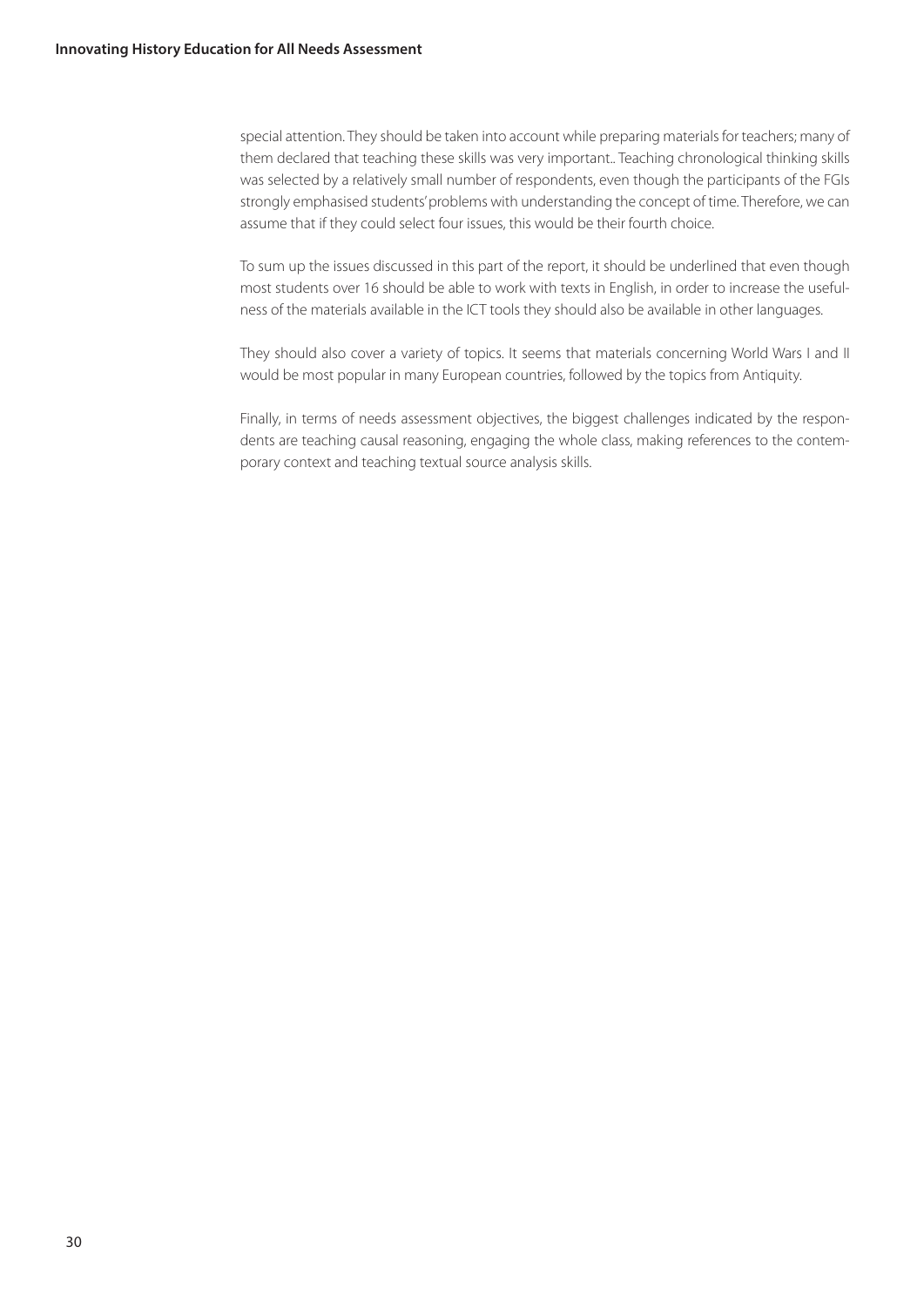# **5. Conclusions**

The data collected during the study allows for the formulation of several conclusions regarding the ways and forms of working with ICT typical for the participating teachers, as well as for determining the desired features of the ICT tools for history teachers developed within the project.

First of all, it should be noted that teachers seem to use computers in a rather traditional way. They search for source materials on the internet and store them on their hard drives, they use social media and they use ICT in the classroom much less frequently than at home. This situation may result from various factors, two of which could be teachers' limited trust in their own competencies and issues with the reliability of classroom equipment. Therefore, it is important that the tools developed within the project should be accompanied by well-prepared training (if only in the form of online tutorials) aimed at enhancing teachers' self-confidence concerning their own ICT skills.

Moreover, social media should be used for developing teachers' skills in working with the tools. The vast majority of teachers learnt about the main survey through such channels, which suggests that they are relatively often used by teachers interested in new technologies and new teaching ideas. Therefore, the platform for exchanging interesting ideas and good practice should be integrated with social media systems.

The observed tendency to store gathered materials on their own computers clearly shows that teachers prefer to select lesson materials by themselves. In other words, excessive investment in complex universal sets of sources is pointless. Providing intuitive and quick tools for importing selected materials into the application seems more important.

As for the desired features of the tools themselves, as identified in the study, they should work not only on PCs, but also on devices owned by students. Teachers point to the wide availability and relative usefulness of student-owned devices during lessons. Additionally, it seems that wider adaptability of the tools by teachers would favour the development of different language versions; poor knowledge of English would not then create a barrier for students or teachers. In addition, it seems important that the applications should be written in a way that would allow students to complete the work started on one platform with the use of another.

As for the topics for exemplary materials useful for the widest group of teachers, materials related to World War I and II, and Antiquity would have the biggest chance of gaining popularity in various European countries.

As for the most important challenges declared by respondents in their teaching practice and for which the tools could potentially provide solutions, four issues should be taken into account:

- Firstly, teachers reported problems with engaging the whole class.
- Secondly, teachers might be interested in tools facilitating the development of student skills in the area of source material analysis (searching for information, comparison of various sources) if they were engaging for students.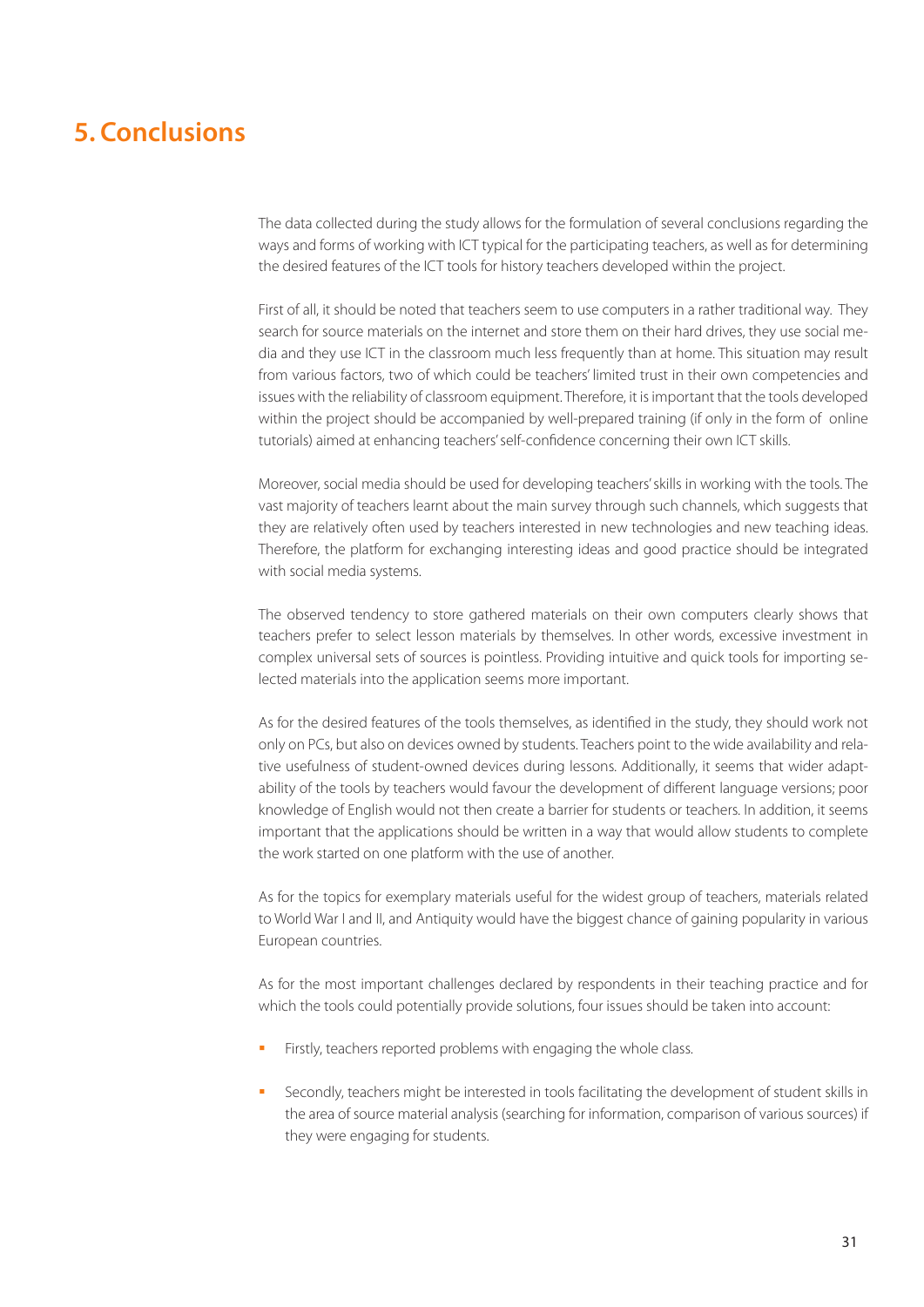- Thirdly, chronological thinking skills development should be supported by tools helping students observe and understand not only the sequence of events in time, but also causal relations between them.
- And finally, the last area reported by the respondents as challenging was observing and understanding relationship between past events and the contemporary world.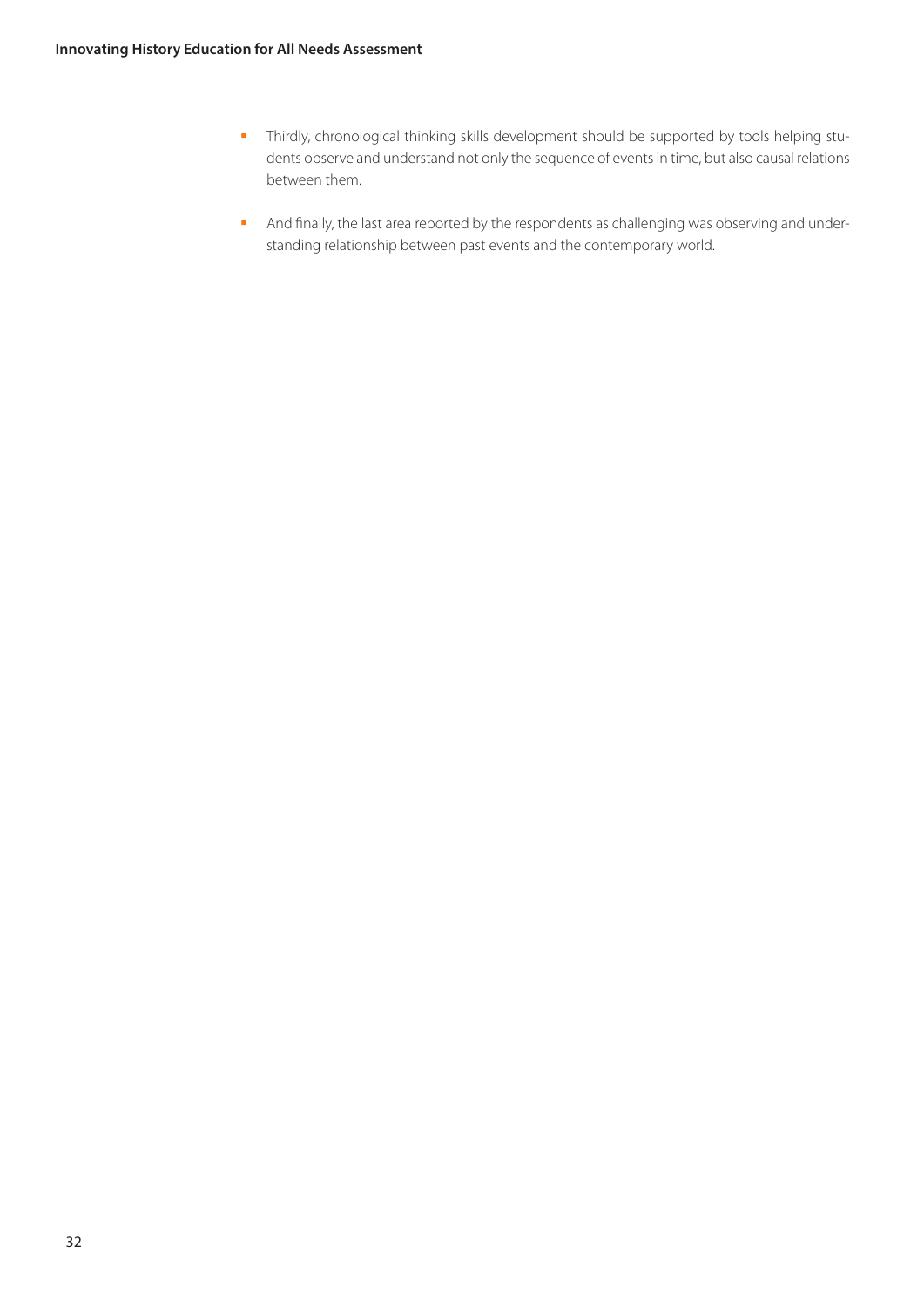# **6. Literature**

- 1. Survey of Schools: ICT in Education Benchmarking Access, Use and Attitudes to Technology in Europe's Schools. FINAL REPORT A study prepared for the European Commission DG Communications Networks, Content & Technology, 2013.
- 2. Teacher ICT skills Evaluation of the Information and Communication Technology (ICT) Knowledge and Skills Levels of Western Australian Government School Teachers, 2013.
- 3. The Horizon Report Europe: 2014 Schools Edition examines trends, challenges, and technologies for their potential impact on and use in teaching, learning, and creative inquiry, 2014.
- 4. J. G. Galán, Historical and Chronological Time in Education a New Theoretical Framework, European Journal of Science and Theology, October 2015, Vol.11, No. 5, p. 77-86.
- 5. T. Haydn, Using new technologies to enhance teaching and learning in History, 2013.
- 6. Students, Computers and Learning. Making the connection, PISA, OECD Publishing, 2015.
- 7. International Computer and Information Literacy Study (ICILS). Preparing for Life in a Digital Age. The IEA International Computer and Information Literacy Study. International Report. 2013.
- 8. ICT in Schools PROMOTING THE QUALITY OF LEARNING. Inspectorate Evaluation Studies, 2008, Dublin, 2008.
- 9. ICT SKILLS Action Plan. Government, Education and Industry working together to make Ireland a global leader in ICT talent, 2014 – 2018.
- 10. J. Lorenc, K. Mrozowski, A. Oniszczuk, J. Staniszewski and K. Starczynowska, How is chronological thinking tested?, EDUKACJA Quarterly, 123(3) (2013), pp. 86–97.
- 11. Assessing the effects of ICT in education, OECD, 2009.
- 12. Information and Communication Technology (ICT) in Norwegian Education.
- 13. European Schoolnet. Country Report on ICT in Education Austria, 2015.
- 14. European Schoolnet. Country Report on ICT in Education Belgium Flanders, 2015.
- 15. European Schoolnet. Country Report on ICT in Education Denmark, 2015.
- 16. European Schoolnet. Country Report on ICT in Education –Estonia, 2015.
- 17. European Schoolnet. Country Report on ICT in Education Finland, 2015.
- 18. European Schoolnet. Country Report on ICT in Education Hungary, 2015.
- 19. European Schoolnet. Country Report on ICT in Education Malta, 2015.